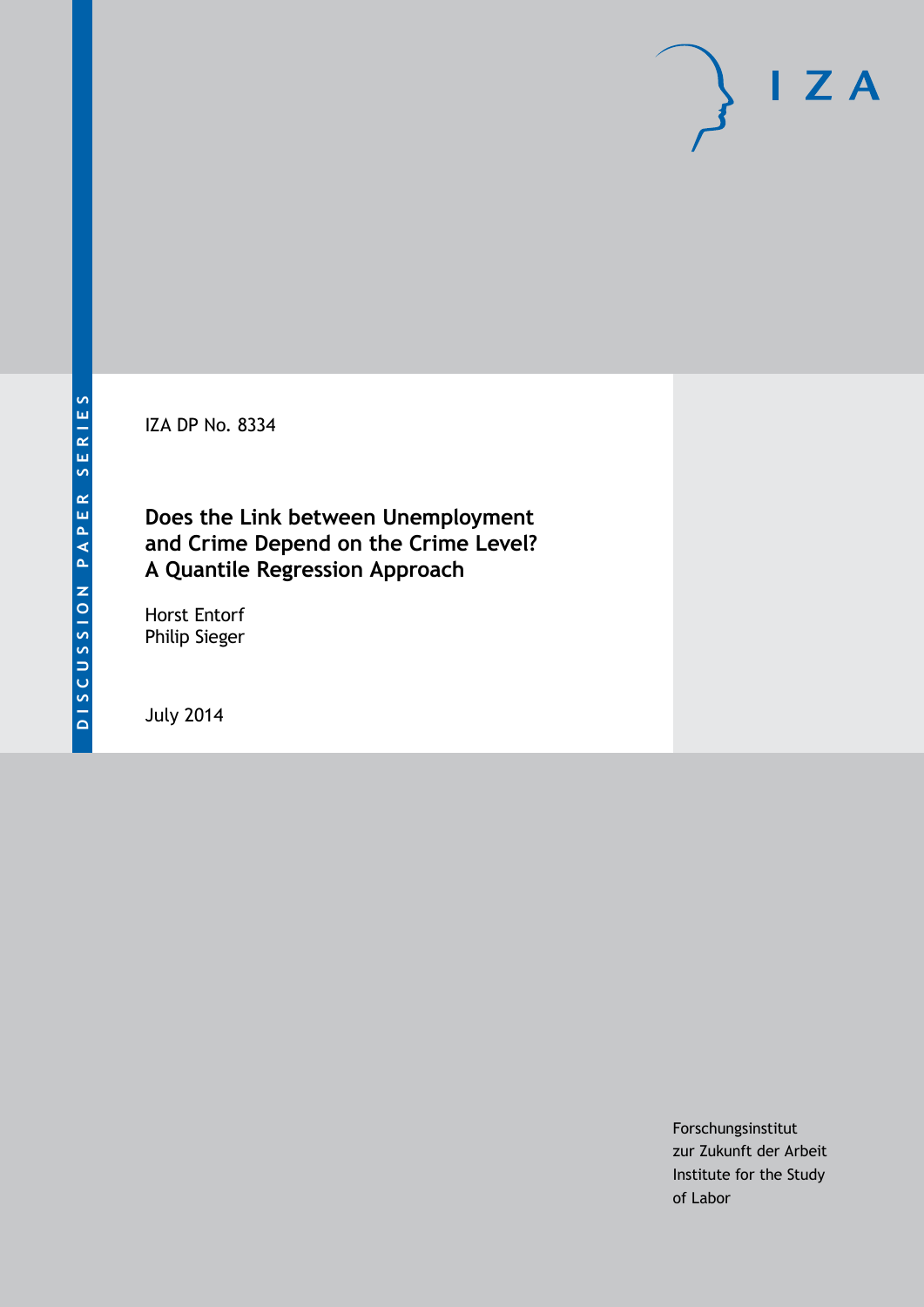# **Does the Link between Unemployment and Crime Depend on the Crime Level? A Quantile Regression Approach**

# **Horst Entorf**

*Goethe-University Frankfurt am Main and IZA*

# **Philip Sieger**

*Goethe-University Frankfurt am Main*

Discussion Paper No. 8334 July 2014

IZA

P.O. Box 7240 53072 Bonn **Germany** 

Phone: +49-228-3894-0 Fax: +49-228-3894-180 E-mail: [iza@iza.org](mailto:iza@iza.org)

Any opinions expressed here are those of the author(s) and not those of IZA. Research published in this series may include views on policy, but the institute itself takes no institutional policy positions. The IZA research network is committed to the IZA Guiding Principles of Research Integrity.

The Institute for the Study of Labor (IZA) in Bonn is a local and virtual international research center and a place of communication between science, politics and business. IZA is an independent nonprofit organization supported by Deutsche Post Foundation. The center is associated with the University of Bonn and offers a stimulating research environment through its international network, workshops and conferences, data service, project support, research visits and doctoral program. IZA engages in (i) original and internationally competitive research in all fields of labor economics, (ii) development of policy concepts, and (iii) dissemination of research results and concepts to the interested public.

IZA Discussion Papers often represent preliminary work and are circulated to encourage discussion. Citation of such a paper should account for its provisional character. A revised version may be available directly from the author.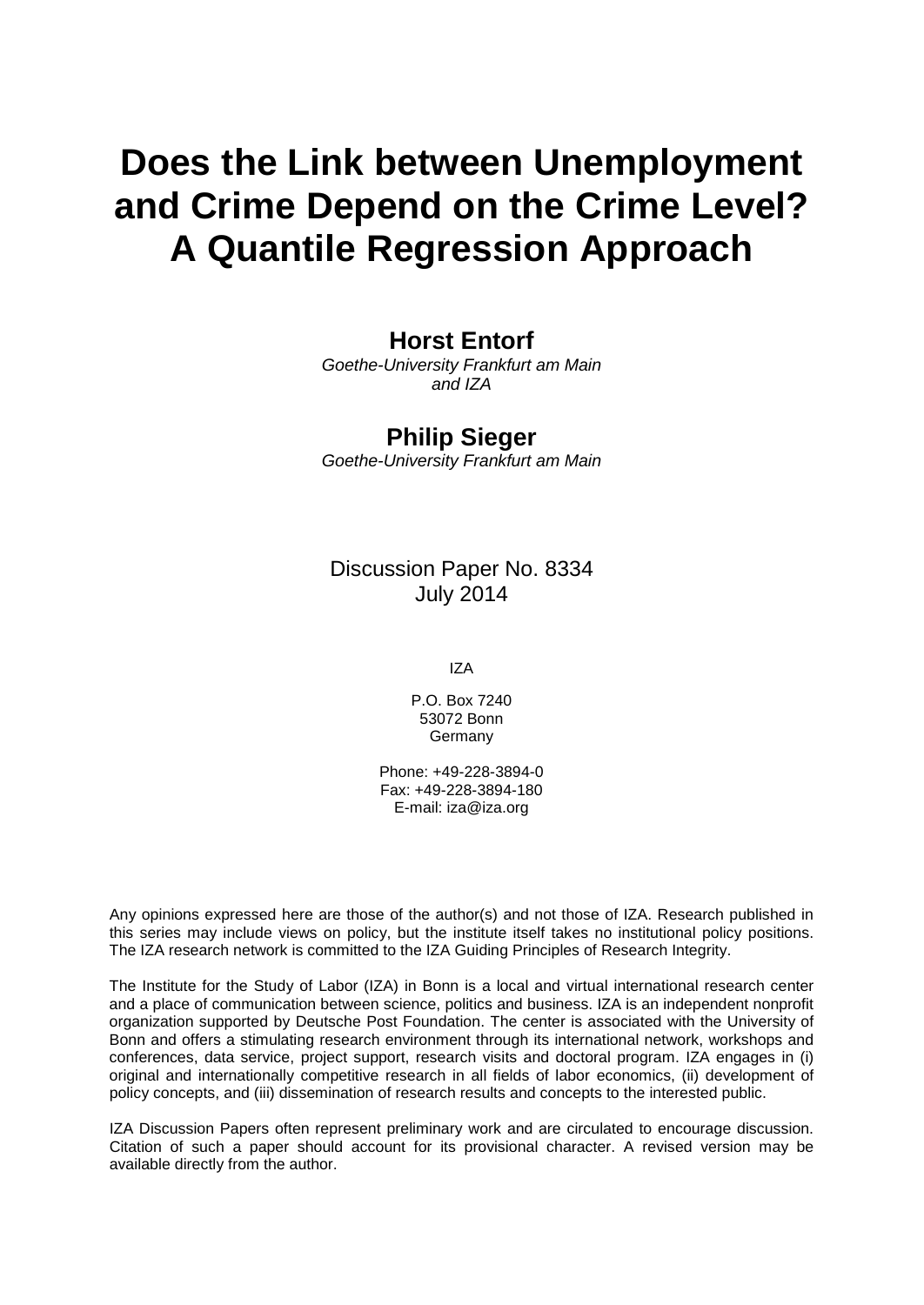IZA Discussion Paper No. 8334 July 2014

# **ABSTRACT**

# **Does the Link between Unemployment and Crime Depend on the Crime Level? A Quantile Regression Approach**

Two alternative hypotheses – referred to as opportunity- and stigma-based behavior – suggest that the relationship between unemployment and crime also depends on preexisting local crime levels. In order to analyze conjectured nonlinearities between both variables, we are using quantile regressions applied to German county panel data. While both conventional OLS and quantile regressions confirm the positive link between unemployment and crime for property crimes, results for assault differ with respect to the method of estimation. Whereas conventional mean regressions do not show any significant effect (which would confirm the usual result found for violent crimes in the literature), quantile regression uncovers that size and importance of the relationship are conditional on the crime rate: The partial effect is significantly positive for moderately low and median quantiles of local assault rates.

JEL Classification: C21, E24, C33

Keywords: unemployment, crime, quantile regression, market of offences

Corresponding author:

Horst Entorf Goethe-University Frankfurt am Main Faculty of Economics and Business Administration Department of Applied Econometrics Grüneburgplatz 1 RuW/PF 48 60323 Frankfurt am Main Germany E-mail: [entorf@wiwi.uni-frankfurt.de](mailto:entorf@wiwi.uni-frankfurt.de)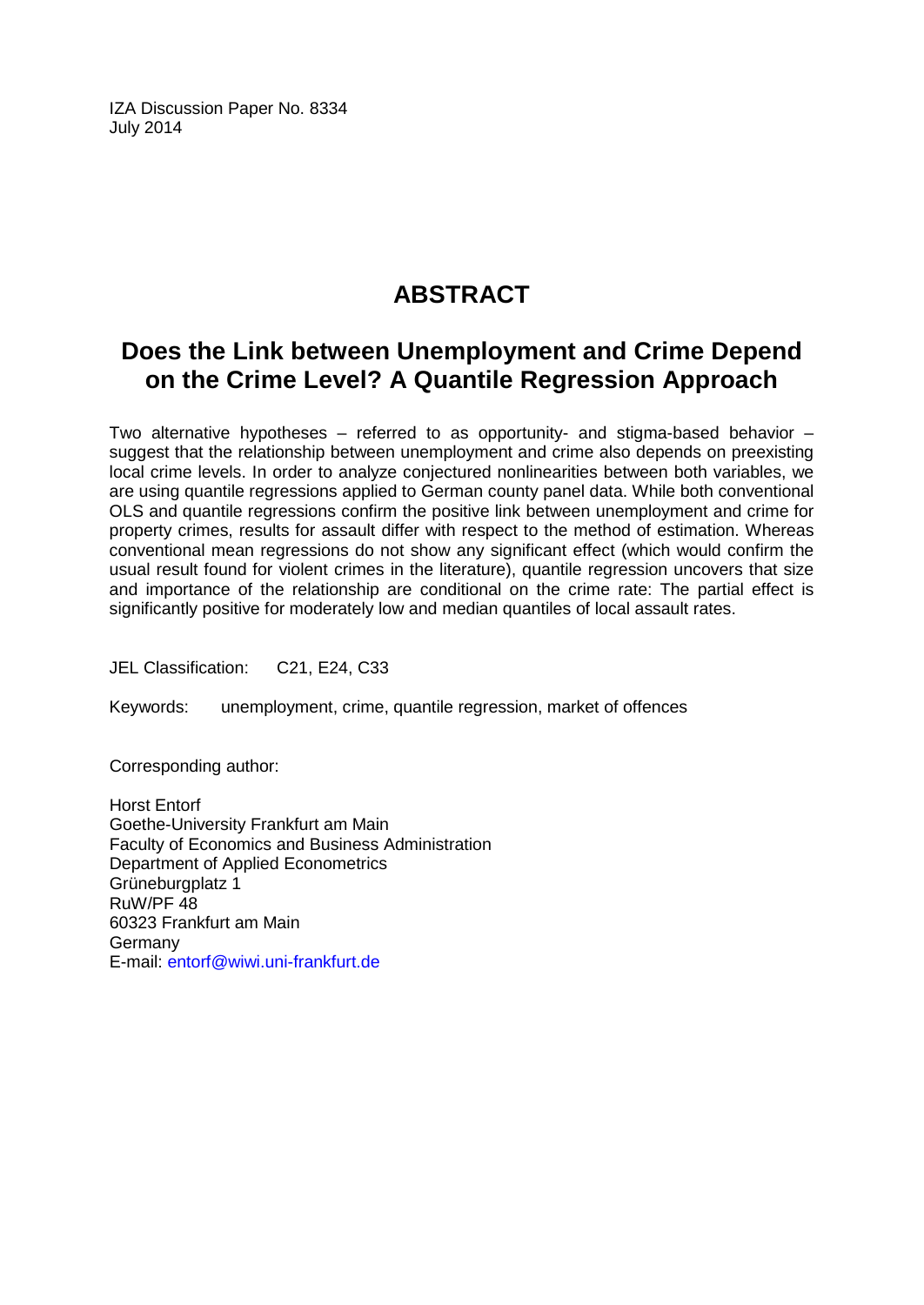## **1. Introduction**

According to an annual survey on "Ängste der Deutschen" (i.e. a survey on the *angst* of German citizens, conducted by *R+V Versicherung,* a German insurance company) the fear to become a victim of a criminal offense regularly ranks in the top list of fears amongst German citizens. In 2013, 24% of the respondents stated that they were are afraid of becoming a victim of a criminal offense. Although there is considerable variation across states in a given year (from 36% in Mecklenburg-West Pomerania to 20% in Brandenburg), there is remarkably little variation over the years of this century: in 2013 an all-time low was reached with 24%, while the highest value was 33% in 2002. This is in line with the fact that in Germany crime rates themselves have been stable (or rather declined slightly) between 2003 and 2013 (PKS<sup>1</sup> 2003, 2013) but show considerable variation across states. In addition to being one of the major fears in Germany, criminal activity is associated with large costs. According to Entorf and Spengler (2002), estimates of costs of crime range between 4% and 7% of GDP in most industrialized countries. Another fear which most of the time even ranks among the top five is the fear of rising unemployment in Germany. This fear was expressed by roughly 50% of respondents in the early 2000s, increased to 68% in 2005 (when unemployment was particularly high in Germany with about 5 million registered unemployed), vanished from the top 7 fears in 2007 and 2008 but was again expressed by more than 60% in 2009 and 2010 (when the financial crises was expected to hit the German labor market). As with the fear of victimization, there is also large cross sectional variation in the fear of rising unemployment and in the unemployment rate itself. Reducing unemployment has ever since been the concern of policy makers for similar reasons as mentioned above for crime rates: rising unemployment is a major fear of people and unemployment is costly in various ways. The same rationale as the one for fighting crime rates should hence also operate when it comes to reducing unemployment.

In this paper we reconsider the complex link from unemployment to crime using Germany county panel data. The economic rationale why such a link might exist is the following: Declining labor market opportunities (which are manifested by an increasing unemployment rate) worsen legal income opportunities and therefore make crime more attractive. This idea was first formulized by Becker (1968). Other studies focusing on the unemployment-crime relationship are (among many others) Cantor and Land (1985), Young (1993), Levitt (2001, 2004), Raphael and Winter-Ebmer (2001), Gould et al. (2002), Edmark (2005), Öster and Agnell (2007), Lin (2008), Lastauskas and Tatsi (2013) and Sieger (2014). These studies differ with respect to various aspects: used estimation methods, the

<sup>1</sup> PKS is the acronym of *Polizeiliche Kriminalstatistik*, i.e. "Police Crime Statistics".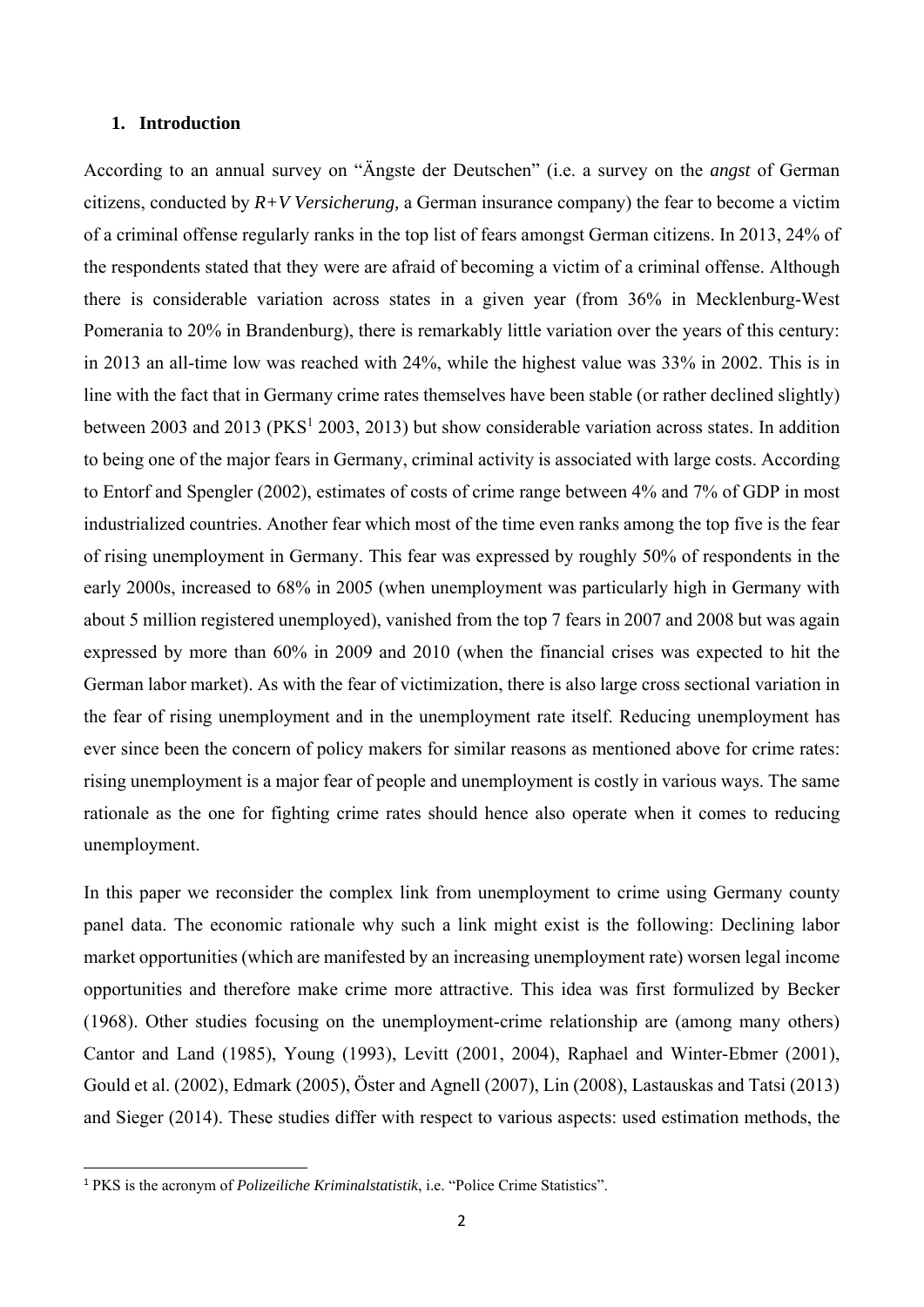time span and country under consideration and the conclusion drawn with respect to magnitude of the effect of unemployment on crime. Lin (2008, p. 414) summarizes the results in the following way: "In terms of empirical evidence, recent studies reach consensus that unemployment does have a positive, significant but only small effect on property crime, and no effect on violent crime."

We deviate from existing studies in that we examine whether the effect of unemployment on crime depends on the level of crime by applying quantile regression methods. This would allow the identification of nonlinear crime-unemployment profiles with, e.g., a high impact of unemployment on crime for low-crime regions and a low impact for high-crime regions. This particular pattern would be consistent with a hypothesis of opportunity-based behavior: Those who become unemployed in a low-crime area have higher incentives to commit a crime than those in high-crime regions, because they would face less prevention of potential victims and lower competition from other criminals than those in high-crime areas. However, there could also be the opposite nonlinear pattern which we call the stigma-based hypothesis: It predicts low marginal effects from increasing unemployment rates in low-crime areas, because here any potential detection bears a higher risk of stigma than in regions where criminal behavior is more common. These examples show that there are good reasons to have a deeper look at the unemployment-crime relationship using quantile regressions. Surprisingly, so far there is only evidence based on this technique in the criminological literature. To the best knowledge of the authors, the only contribution is Bandyopadhyay et al. (2011). Based on time-series evidence from 6 crime categories and 43 police force areas, they confirm that not only unemployment does increase crime but it does so more in high crime areas. Moreover, they find that the crime-reducing effect of higher detection rates is stronger in low-crime areas.

The quantile analysis conducted in this paper is based on a panel data set covering all 301 German *Landkreise* (counties) and all 111 urban municipalities (*kreisfreie Städte*) of the years 2005 to 2009 in Germany. The same source (German counties and urban municipalities) has recently also been used by Messner et al. (2013) and Lastauskas and Tatsi (2013).

The remainder of this paper is organized as follows: section 2 gives an overview over the determinants of crime and their theoretical background. The underlying dataset is described in detail in section 3. Summary statistics for the most important variables are provided. Section 4 discusses the applied econometric methodology. In section 5 the results of the estimation are presented and discussed in detail. Potential caveats are described and possible solutions will be discussed. Section 6 finally concludes.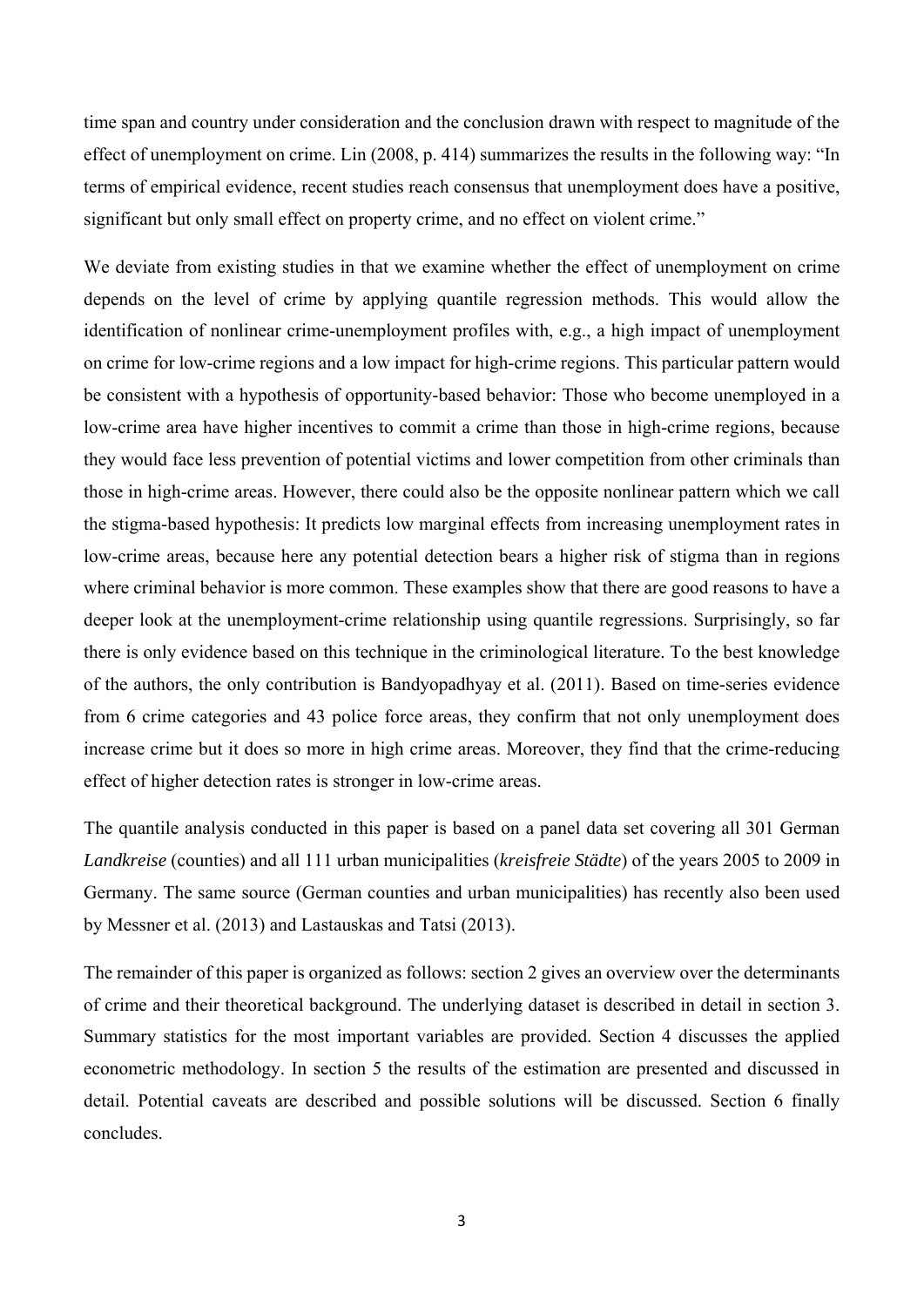#### **2. Factors of Crime**

# **2.1. Economic Factors**

Legal income opportunities represent an important factor of crime. Speaking within the framework of Becker (1968), higher legal income should decrease criminal activity, because legal income represents part of the opportunity costs of conviction. Higher legal income prevents a potential offender from committing a crime because he fears losing the legal income. Everything else equal (probability of detection and conviction and illegal income opportunities) higher legal income is expected to decrease criminal activity. However, there is another channel through which legal income affects crime if one switches from a micro to a macro perspective. If average legal income in a certain region (as a German county) increases, the potential offender is on the one hand more likely to have a higher legal income himself on average, and hence he is less likely to commit a crime. On the other hand, a higher average legal income might also increase his illegal income opportunities, since now there is more income or wealth he can steal from. At least for property crime, a higher legal income on average could therefore also increase criminal activity: The potential offender can expect larger loot since people around him are richer. This would, everything else equal, increase the utility of committing a crime. The effect of disposable income is therefore ambiguous, since it influences the decision to commit a crime or not through different channels.

The potential channel through which unemployment affects the crime rate is already briefly mentioned above: Declining labor market opportunities (which are manifested by an increasing unemployment rate) worsen legal income opportunities and therefore make crime more attractive. In their influential paper, Raphael and Winter-Ebmer (2001, p.262) express this idea the following way: "Conceptualizing criminal activity as a form of employment that requires time and generates income, a 'rational offender' should compare returns to time use in legal and illegal activities and make decisions accordingly. Holding all else equal, the decrease in income and potential earnings associated with involuntary unemployment increases the relative returns to illegal activity." The idea of time allocation between legal and illegal activities and its influence on the decision whether or not to participate in criminal activities was formalized in a theoretical framework by Grogger (1998). As Raphael and Winter-Ebmer (2001) lay out, Grogger's model can be used to predict how unemployment affects criminal activity. For individuals who engage in both, criminal activity and legal work, the model predicts that unemployment increases time allocated to crime. For individuals who do not work in the legal job market but only commit crimes, an unemployment spell cannot affect the time allocated to criminal activity. For workers not committing crimes, the effect of an unemployment spell depends on whether the return to the first hour of criminal activity exceeds his reservation wage. Consumers whose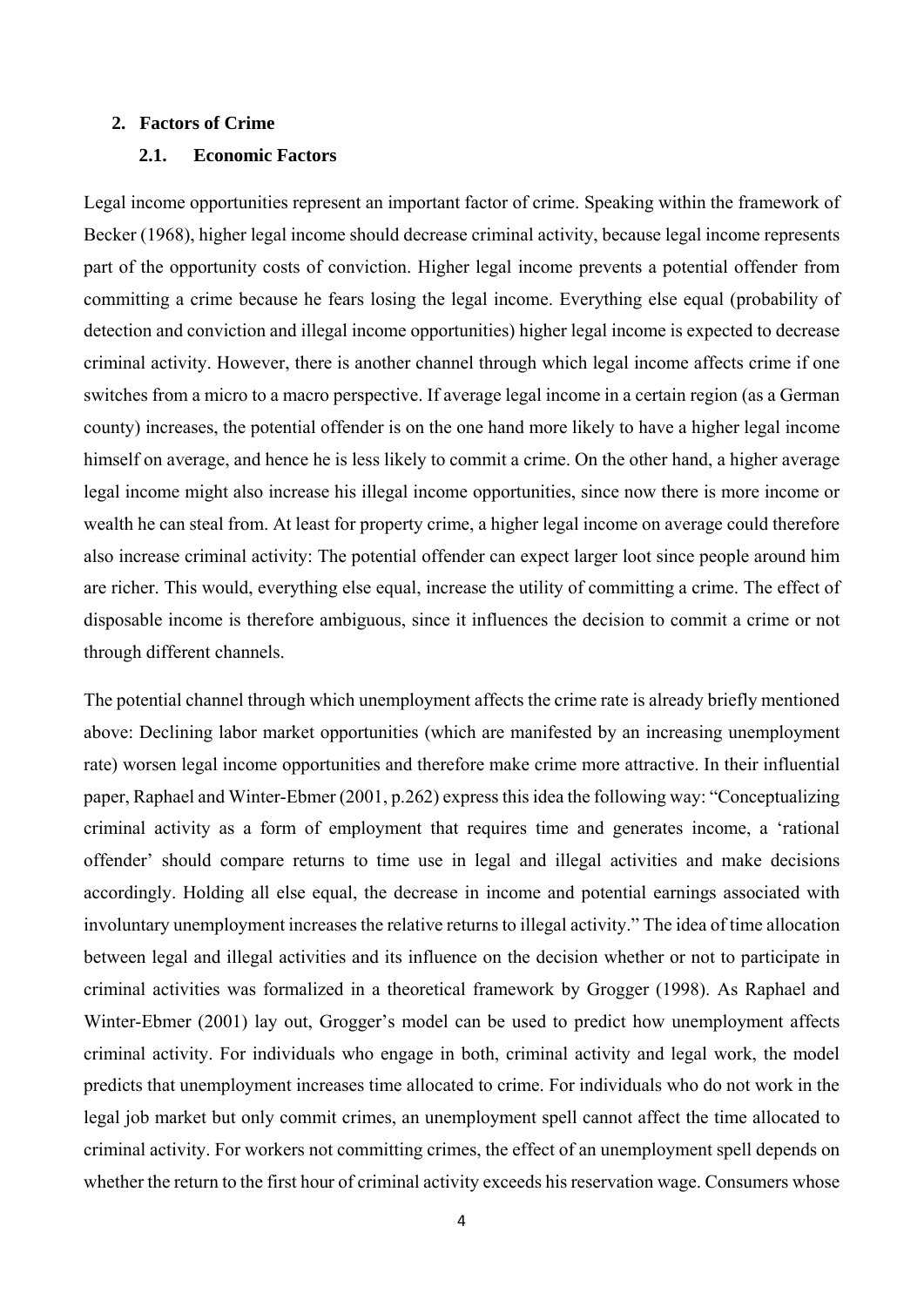reservation wage is rather high are unlikely to be pushed into crime by an unemployment spell. Consumers with comparably low reservation wages are more likely to be influenced by unemployment and might try to offset lost income by engaging in criminal activity. Thus, Grogger's model predicts that for two of four categories, an unemployment spell will increase time allocated to criminal activity (and thus increase the crime rate), while for the remaining two categories, there is no response to an unemployment spell. Applying the idea of the model to regional data, theory would predict that responses to changing unemployment rates should be smaller in regions with already high crime rates than in regions where crime rates are low (given that reservation wages are not prohibitively high).

# **2.2. Deterrence, Demographics, Education, Urbanity**

Becker's (1968) seminal economic model of crime abstracts from some important features of the criminal's decision problem. Several other determinates of crime have been discussed in the literature besides the just discussed deterrence variables (as the probability of conviction or the severity of fines). One of these determinants is the age structure of society. As outlined by Farrington (1986) who focuses on the United Kingdom and the United States the age-crime curve usually has a peak at teenage years and declines afterwards, meaning that individuals are most crime-prone at young ages and less so when growing older. Grogger (1998, p. 756) also provides evidence for this phenomenon: "Thirty five percent of all Philadelphia males born in 1945 were arrested before the age of 18, and one-third of all Californian men born in 1956 were arrested between the ages of 18 and 30. The 1990 census counted 1.1 million persons in jail, the vast majority of whom were men in their twenties and thirties." (Grogger 1998, p. 756). Similar patters can be observed for Germany. Crime suspects aged 6 to 20 make up 26.1% of all crime suspects but only 13.7% of the population. The crime suspects aged 40 and above make up 32.4% of all crime suspects but 56.9% of the population (PKS 2009). Given the descriptive evidence and the mostly<sup>2</sup> accepted empirical evidence from other studies (as, e.g. Freeman 1996) it seems imperative to include the age structure as a further control variable when it comes to explaining crime. One would expect a positive influence of the share of crime-prone aged people in the population on criminal activity. Besides the fact that people at their young ages tend to commit more crimes, they are also victimized more often (PKS 2009, Table 91). A large share of young people might therefore foster criminal activities in two ways: it increases the supply of criminals as well as the supply of victims.

<sup>&</sup>lt;sup>2</sup> Levitt (1999) and Levitt (2004) argue that the age structure alone does only have a limiting influence on the evolution of crime rates. Given that the age structure is as important as usually assumed, there should not have been a decline in crime rates from 1995 to 2004 in the United States. Since this decline was observed despite a larger share of crime-prone aged people, he argues that the effect of age structure on crime is rather limited.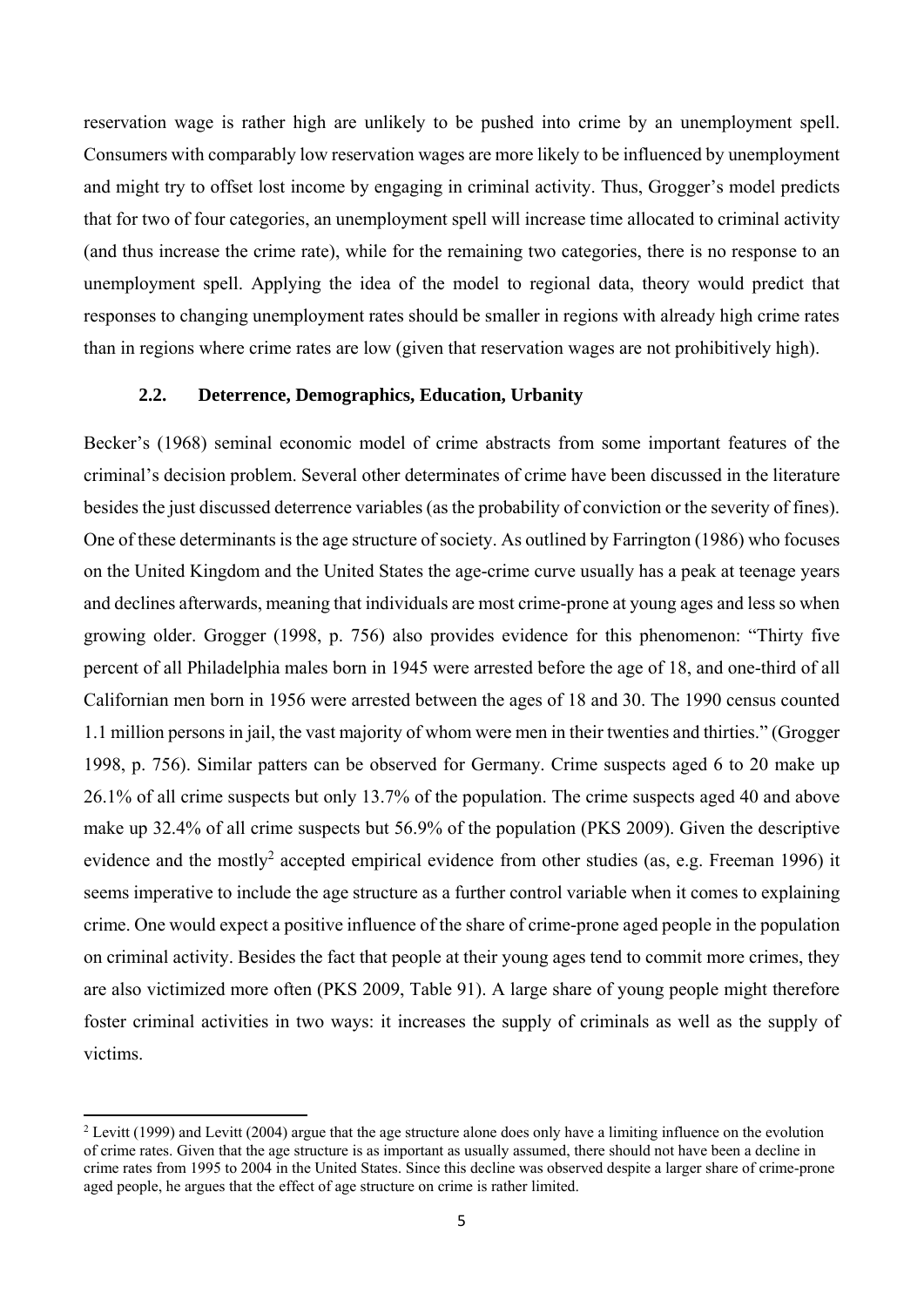Data from the German police statistics (PKS) show that non-German crime suspects make up 21.1% of all crime suspects, although contributing only 8.7% to the total population (PKS 2009).<sup>3</sup> Possible reasons for this huge overrepresentation are discussed in Albrecht (1997). He mentions, among other things, deprivation and control theories, which focus on problems of social integration and reduced opportunities to develop ties to conventional society. The reasons for the apparent overrepresentation of foreigners in criminal activity shall not be discussed here in detail, but the mere numbers give rise to the need to control for the composition of the regional population when explaining crime.

Overrepresentation of crime suspects can be observed for yet another demographic group: men. Inspection of the raw numbers tells the following story: in 2009, out of the 2.187 million crime suspects, 1.64 million were male. That equals a share of 75%. Controlling for the gender composition of the respective county hence seems to be as important as controlling for the already discussed demographic variables. One would expect a higher share of males in a given region to increase the number of offenses *ceteris paribus*.

Another determinant of criminal behavior is education. Unfortunately, there is no comprehensive data on educational attainment of the German population at the county level. The only variable that covers education at the county level is the share of workers subject to social security contribution who have not completed a vocational training (*sozialversicherungspflichtig Beschäftigte ohne abgeschlossene Berufsausbildung*). This variable only covers the education of a certain group of people, namely those who are subject to social security contribution. The predicted influence of this variable on crime is therefore hard to determine: on the one hand, less educated people are expected to commit more crimes. One could therefore expect a positive influence of this variable on crime. On the other hand, a high share of workers subject to social security contribution who have not completed a vocational training means that there are good labor market opportunities even for rather unskilled workers. Under this interpretation, a higher share of such workers would have a negative effect on crime. Empirical evidence for this can e.g. be found in Gould et al. (2002).

The last determinant which shall be discussed in this section is population density. There exist several theories why population density might be an important determinant of crime. On the one hand, densely populated areas (which are usually large cities) feature a weaker net of social control (Glaeser and Sacerdote 1999). The anonymity of the city makes it easier for individuals to commit crimes, since the potential stigma given being caught is less severe. In addition, similar to the argument applied above

<sup>&</sup>lt;sup>3</sup> Even after excluding those offenses which can only be committed by non-Germans (such as offenses against asylum law and alike), the numbers only go down to 19% (2003) and 19.4% (2009) respectively (PKS 2009, p.105).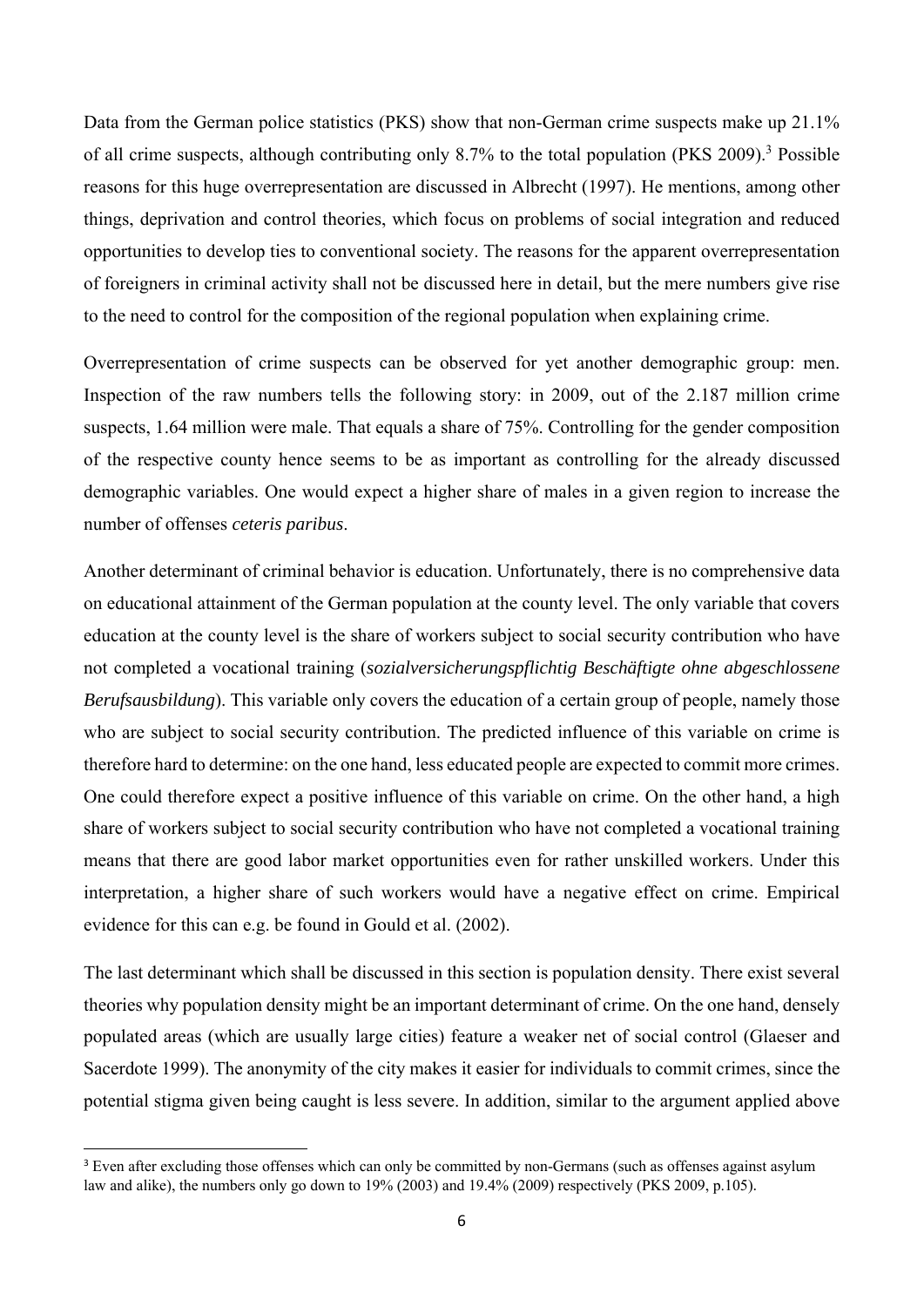to the age composition, a large population density makes a "match" between a criminal and a victim more likely. Criminals may also have greater access to the wealthy in urban areas. Glaeser and Sacerdote (1999, p. 227) also mention the possibility of criminals facing a lower probability of detection and arrest in urban areas and that urban areas themselves attract (or create) crime-prone individuals. These theoretical considerations are confirmed for the data set which is used in this analysis. The bivariate correlation between overall crime rates and population density is remarkably high with 0.63. One would therefore again expect a positive impact of population density on crime rates.

## **3. Data Description**

The empirical analysis is based on data covering all counties (*Landkreise*) and urban municipalities (*kreisfreie Städte*) in Germany. *Landkreise* usually include one or more moderate-sized cities, villages, and rural areas, whereas bigger cities are organized as a stand-alone community (*kreisfreie Stadt)*. In the following, both urban municipalities and rural counties will be referred to as "the counties".<sup>4</sup> This section describes the variables used in the analysis in detail. Detailed summary statistics will be presented of the most important variables.

## **3.1. The Dependent Variables**

The dependent variables used in this study are the crime rates in each county. Before defining the term "crime rates" we describe which offenses are going to be analyzed. These are burglary, auto theft, and assault. The exact definition of each offense is given in the following paragraph. These definitions are translated by the authors from the German "*Strafgesetzbuch*" (StGB), i.e. the German penal code<sup>5</sup>.

- Burglary (*Wohnungseinbruchsdiebstahl*), criminal offense according to §244 Abs. 1 Nr. 3 StGB: Committing a larcency, for which the burglar breaks into a flat, enters with a counterfeit key or hides within the flat.
- Auto theft (*Diebstahl in/aus Kraftfahrzeugen*), criminal offense according to §242 StGB: *Theft* means taking personal property without permission or consent from another person with the

<sup>&</sup>lt;sup>4</sup> Messner et al. (2013) prefer to use the German word 'Kreise' when referring to these two types of geographicadministrative districts, because they differ from counties in the USA. They present an example: A large city such as Houston may be within a county with other large cities; however, in Germany Houston would be a stand-alone community *kreisfreie Stadt*, i.e. counted as county.

 $<sup>5</sup>$  The authors would like to point out that the translation covers the most important points of the respective paragraphs,</sup> but does not constitute a word-by-word translation. German speaking readers are referred to the original source.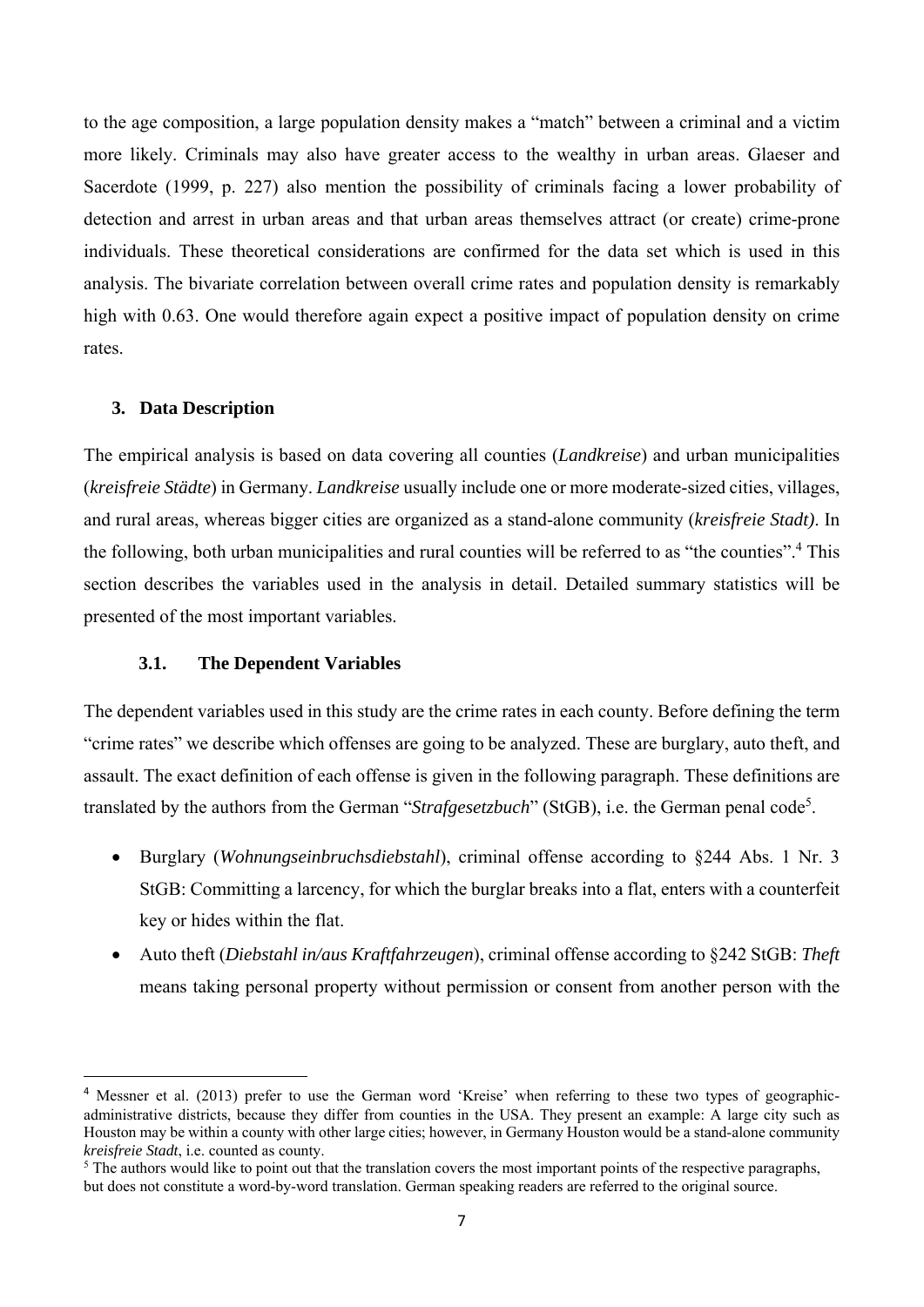intention to illegally acquire it. *Auto theft* covers those cases where either a car was stolen or something was stolen out of the car.

 Assault (*Körperverletzung*), criminal offense according to §223-227, 229, 231 StGB: Physically abusing another person or damaging another person's health (§223); assault using a weapon, especially a knife or other dangerous tools, or using a deceitful attack, or a group, or method to endanger the life of someone (§224); assault resulting in: the loss of a limb, the sight of one or both eyes, hearing, speech, or the ability to procreate; or, the long-term distortion of such; or, state of sickness, paralysis, or mental illness (§226); assault resulting in death (§227); negligent assault (§229); the participation in a fight or an attack by several perpetrators that resulted in the death of a person or in serious bodily harm  $(\S 231)^6$ .

"Crime rates" are defined as the so-called frequency ratio (*Häufigkeitszahl*) from the German police statistics. It is defined as the number of cases (for a given offense) reported to the police per 100,000 inhabitants. As is pointed out by the PKS (e.g. PKS 2003, p. 14), the explanatory power of the frequency ratio is limited by the fact that only part of the committed crimes are reported to the police and by the fact that illegal aliens, tourists and transients might also commit crimes but are not counted as inhabitants of Germany. However, the latter restriction is negligible: in 2009 out of the 2,187,217 crime suspects only 46,132 (or 2.11%) were illegal aliens and 6,739 (0.31%) were tourists and transients, adding up to only 2.42% of all crime suspects. A slightly broader perspective which in addition includes asylum seekers (22,137 or 1.01%) and stationed armed forces and their family members (2,249 or 0.1%) produces a share of 3.53% of all crime suspects. The second problem of unreported crimes is more severe, though it can be mitigated by using fixed-effect models (see below).

Table 1 presents descriptive statistics for the frequency ratio for burglary, auto theft and assault. It is apparent that there is a huge variation in the respective crime rates. The overall distribution of the frequency ratio for auto theft is display in Figure A3 (appendix). In this figure it is nicely visualized what can also be inferred from percentiles in Table 1: Although the maximum frequency ratio for auto theft is 2,437 (recorded in Bremen in 2007), the 95% percentile is only 878.5, with a median of only 246. The minimum is even as small as 20, which was recorded in the county Forchheim (Bavaria) in 2008. Hence the distribution is heavily skewed. Moreover, the regional or geographical distribution (Figure A4, appendix, shows a north-south pattern with higher frequency ratios in the north. Urban municipalities, at least those in the south (Bavaria and Baden-Württemberg), do not stand out particularly from an eyeball inspection of the Figure A40.

<sup>6</sup> Translation taken from Entorf and Spengler (2000, p. 103).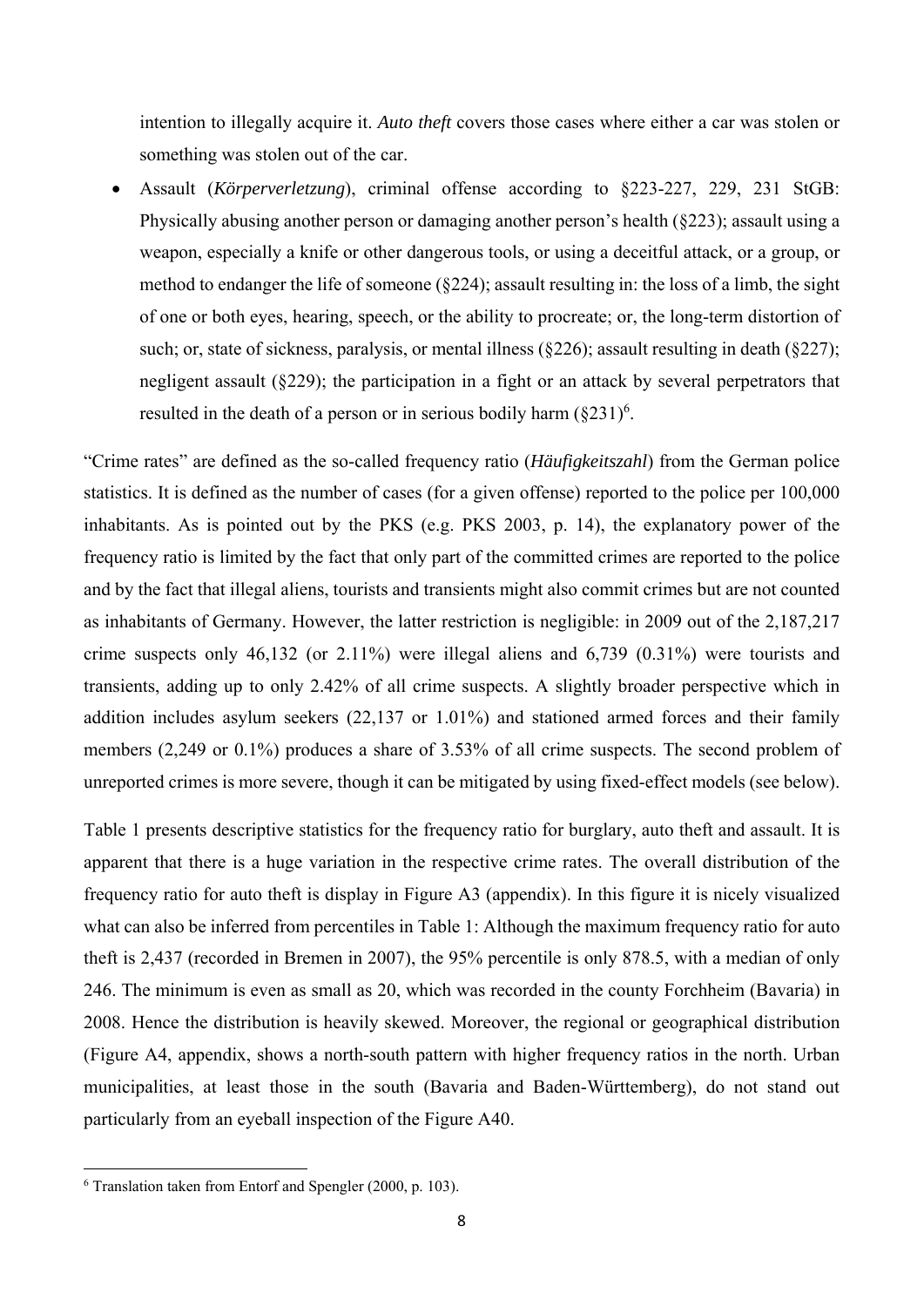| Percentiles               | <b>Burglary</b> | Auto theft | Assault |
|---------------------------|-----------------|------------|---------|
| $5\%$                     | 22              | 66.5       | 325     |
| 25%                       | 47              | 138.5      | 421     |
| 50%                       | 84              | 246        | 538.5   |
| 75%                       | 138.5           | 413        | 704     |
| 95%                       | 275             | 878.5      | 1094.5  |
| Minimum                   | 3               | 20         | 202     |
| Maximum                   | 605             | 2437       | 2108    |
| Mean                      | 105.05          | 325.68     | 597.06  |
| <b>Standard Deviation</b> | 79.19           | 274.18     | 242.45  |

**Table 1: Descriptive statistics of crime rates (frequency ratios) for various offenses** 

Note: Statistics based on the years 2003 to 2009 and all German counties and urban municipalities. Frequency ratio is the number of reported offenses per 100,000 inhabitants.

Similar patterns hold true for the frequency ratio of burglary. Here, too, we observe a heavily rightskewed distribution and an enormous variation. The minimum frequency ratio for burglary is only 3 (recorded in Hildburghausen, Thuringia, in 2008), with the 5% percentile being as low as 22. In contrast, the maximum frequency ratio of 605 (recorded for Cologne, North Rhine-Westphalia, in 2003) is about 200 times higher than the minimum. The distribution over the whole time period under consideration and the graphical visualization of the distribution in the year 2009 are displayed in Figure A1 (appendix) and Figure A2 (appendix) respectively. Noteworthy is the clustered appearance of burglaries in the north and the west, while the south-west does not exhibit high frequency ratios even in the urban municipalities.

Assault, with a minimum frequency ratio of 202 (recorded in the county Enzkreis, Baden-Württemberg, in 2003) and a maximum of 2,108 (recorded in the urban municipality of Neumünster, Schleswig-Holstein, in 2007), does not show as much variation as did the other offenses analyzed so far. The ratio of minimum to maximum is rather low with a ratio of 10 (compared to, e.g., a ratio of 100 for auto theft or even 200 for burglary). In addition, the distribution is rather symmetric compared to the other distributions (Figure A5, appendix). Urban municipalities are among the most affected counties related to assault. They clearly stand out in the geographical distribution of the year 2009 (Figure A6, appendix). Besides the urban municipalities, the city states Berlin, Bremen and Hamburg as well as the region around the city of Hannover and the Rhine-Ruhr metropolitan region show rather large frequency ratios. The contrast between the south and the north is less pronounced than it is for auto theft or street crime.

A possible objection to using crime rates at the county level is that criminals do not necessary live in the same county where they commit the crime. For the offenses under consideration, however, about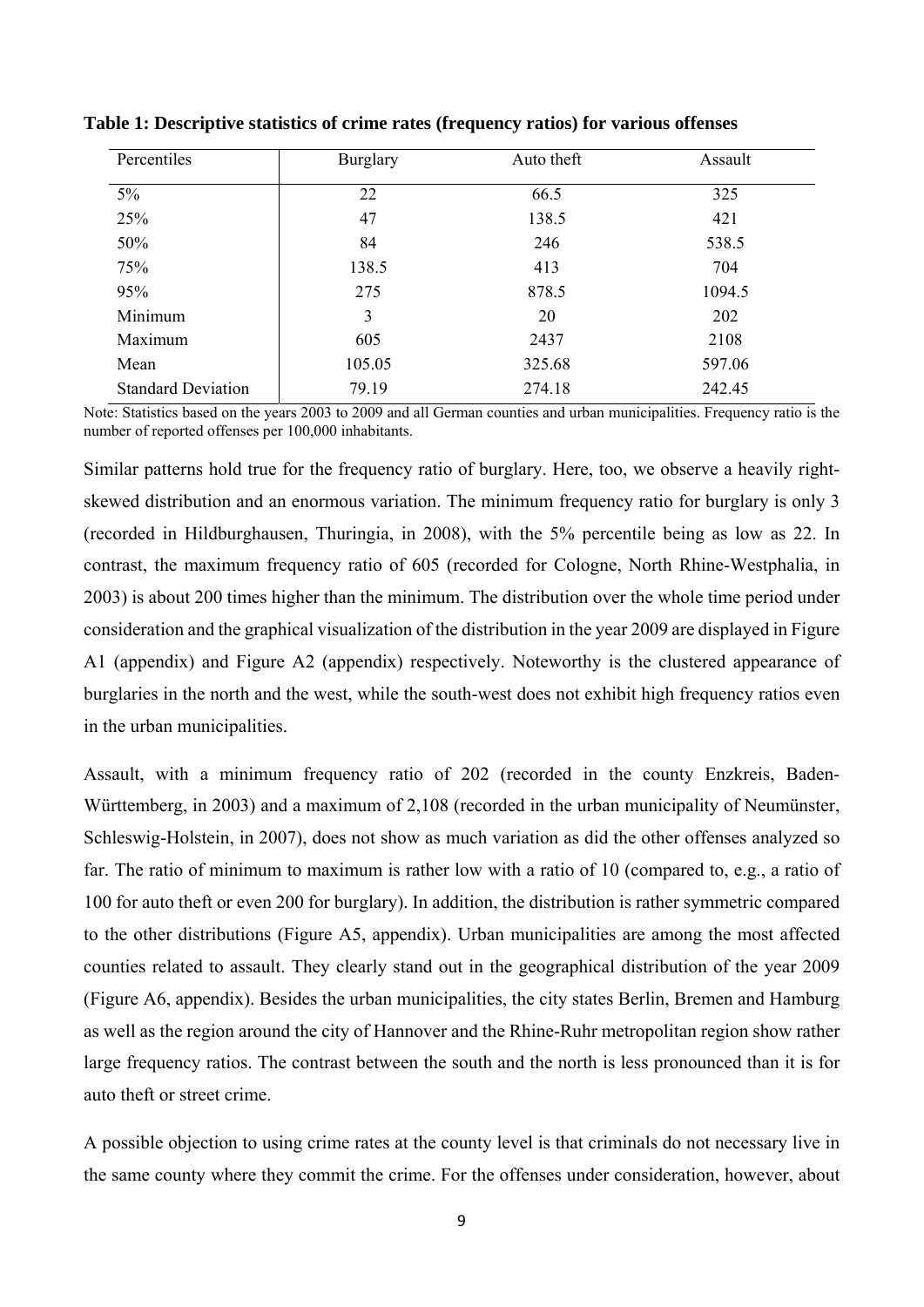75% of criminals live either in the same city or at least the same county where they commit the crime (PKS 2009). Only exceptional offenses (e.g. against the asylum law) have much lower rates in this respect.

# **3.2. Economic Explanatory Variables**

Table 2 shows descriptive statistics of explanatory economic variables. These are the unemployment rate and the net income of private households. As unemployment is the major variable of interest, it is important to know its exact definition. A naïve definition is to divide the number of unemployed persons by the total workforce. This raises the question who is counted as an unemployed person and which persons are considered to be in the workforce. According to the *Sozialgesetzbuch 3* (SGB 3), i.e. the German Social Security Code, §16 Abs. 2 a person is to be considered unemployed if

- he or she is temporarily not in an employment relationship or works less than 15 hours per week,
- he or she is looking for an employment subject to social security contributions,
- he or she is at the disposal of the employment agency's placement effort,
- he or she has registered as being unemployed at the employment agency.

Having defined the number of unemployed one has to define which persons are considered to be in the workforce. In Germany there are two different ways the workforce is defined. The first one is based on all persons in a dependent civilian employment (*abhängige zivile Erwerbspersonen*). These are persons within an employment subject to social security contribution (including apprentices), public servants (without soldiers) and persons in employment incentive programs (like*"1-Euro-Jobs"*). The second definition is based on persons within any kind of civilian employment (*alle zivilen Erwerbspersonen*). This broader measure includes all persons in a dependent civilian employment and in addition all self-employed persons and helping family members. The unemployment rate as displayed in Table 2 refers to the second definition of the workforce and is hence based on the number of persons within any kind of civilian employment.

The unemployment rate varies considerable across German counties. The county with the lowest unemployment rate during the period under consideration is the county Eichstätt (Bavaria) with a rate of 1.6% (recorded in 2008). The county with the highest rate is the county Uecker-Randow (Mecklenburg-Western Pomerania) with a rate of 29.3% (recorded in 2004). Figure A7 (appendix) shows the distribution of unemployment rates during the period under consideration. It is right-skewed with a peak at about 8%. A considerable fraction of districts (more than 5%) experienced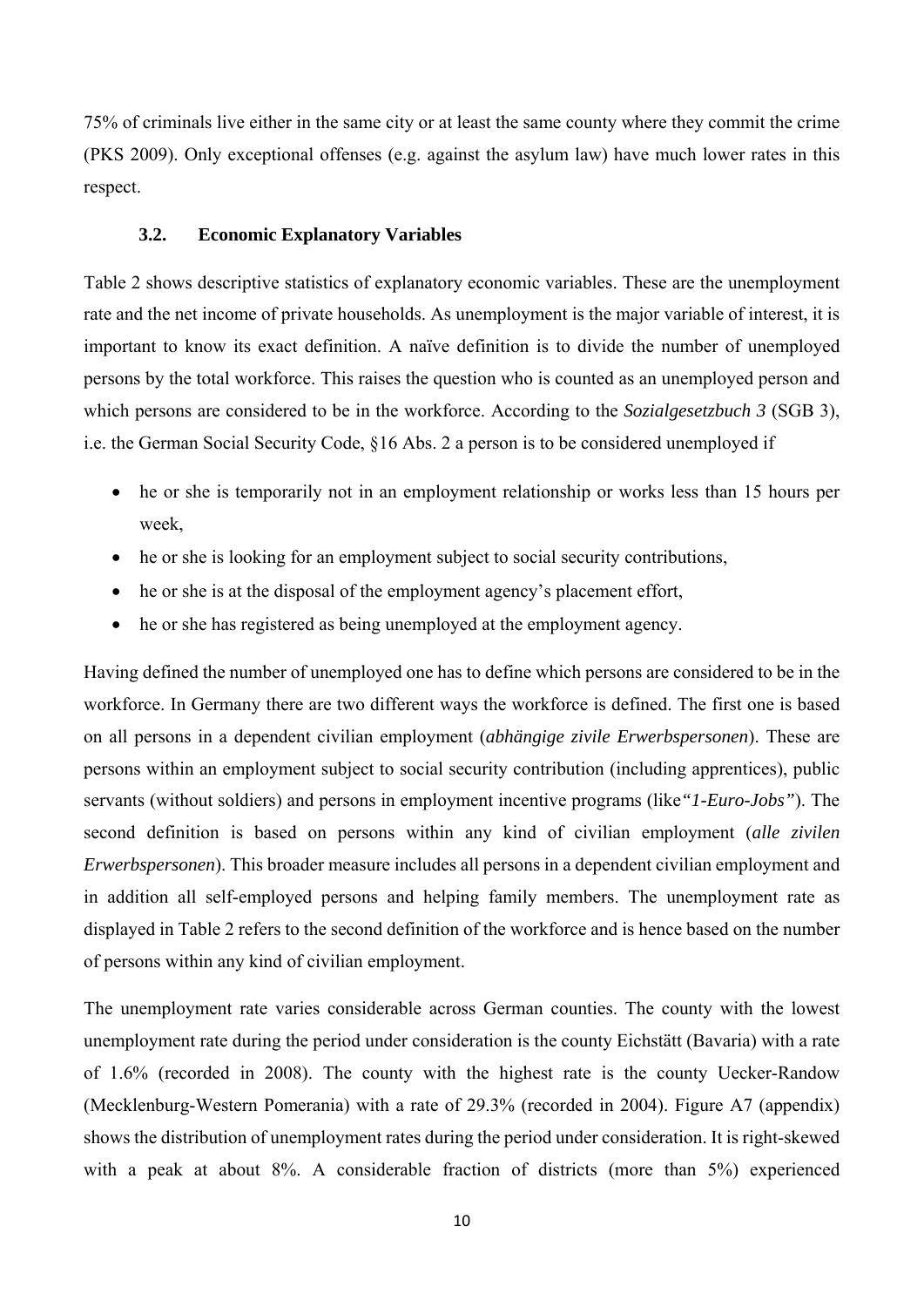unemployment rates higher than 20%. Taking a look at the regional distribution of unemployment rates across German counties in the year 2009 (Figure A8, appendix) shows that even 19 years after Reunification, the new German states still lag behind in terms of labor market success. Except for some urban municipalities (especially in the Rhine-Ruhr metropolitan area) the counties with unemployment rates higher than 10% are almost exclusively located in East Germany. In addition, only very few counties in East Germany have an unemployment rate smaller than 7%. The vast majority of counties with rates below 5% are all found in the south (states of Bavaria and Baden-Württemberg), while in the rest of Germany rates vary from 5% to 10%.

| Percentiles               | Unemployment rate | Net income of private households |
|---------------------------|-------------------|----------------------------------|
| $5\%$                     | 0.039             | 29907                            |
| 25%                       | 0.061             | 34747                            |
| 50%                       | 0.087             | 39650                            |
| 75%                       | 0.130             | 43527                            |
| 95%                       | 0.202             | 49845                            |
| Minimum                   | 0.016             | 24545                            |
| Maximum                   | 0.293             | 69030                            |
| Mean                      | 0.100             | 39520                            |
| <b>Standard Deviation</b> | 0.051             | 6289                             |

**Table 2: Descriptive statistics of economic variables** 

Note: Statistics based on the years 2003 to 2009 and all German counties and urban municipalities.

The variation in net income of private households is less pronounced than the variation in unemployment rates using the coefficient of variation as a measure of dispersion. The lowest net income was reported in Leipzig (Saxony) in 2003 with 24,545€, while the highest net income was reported in the county Starnberg (which is located in the periphery of Munich, Bavaria) in 2006. 50% of households have a net income between 35,000€ and 44,000€ at their disposal. Only 5% have less than 30,000€ and only 5% have more than 50,000€. As already mentioned, only in very few counties private households earn more than 50,000€.

## **3.3. Other Explanatory Variables**

The share of workers subject to social security contribution without completed vocational training (median  $= 15.6\%$ , mean  $= 15.2\%$ ; from here on referred to as the share of unskilled workers in the workforce) has been introduced as factor representing the prevailing level of education. However, as described above, it is not entirely clear whether this variable truly captures education or rather job opportunities for unskilled workers. By looking at the regional distribution of the shares of unskilled workers in the workforce in the year 2009 (not reported elsewhere) one can see that the share of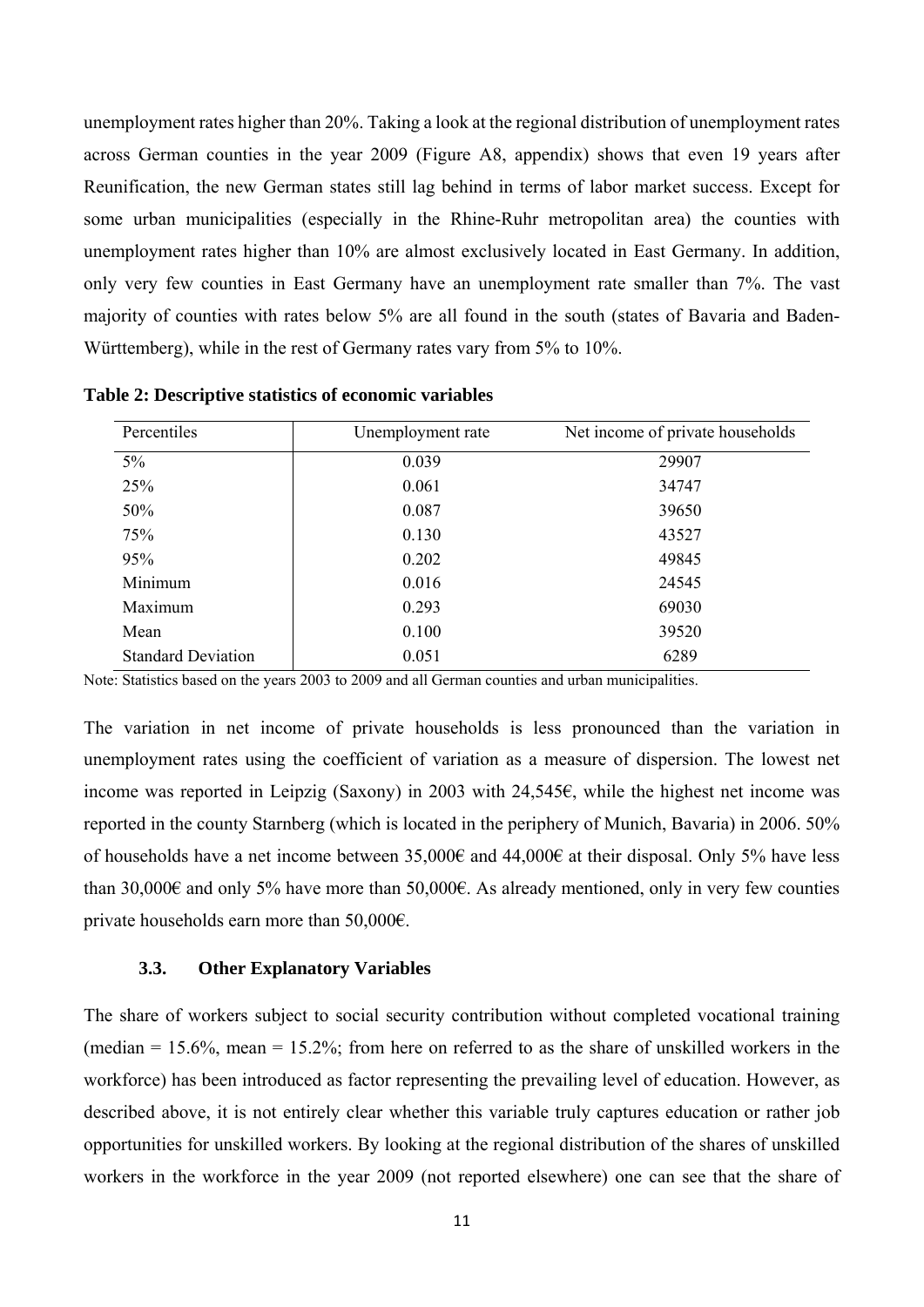unskilled workers in the workforce is low in the new federal states while high in the south-west and rather mixed in the rest of Germany. Thus, one could conclude that the share of unskilled workers in the workforce rather captures labor market opportunities for unskilled workers than educational attainment. In Baden-Württemberg, e.g., a lot of medium sized and small businesses are located, especially in the manufacturing trade. These businesses seem to offer jobs also to unskilled workers, whereas the economic situation in the new German states is generally less beneficial. The lowest share of unskilled workers (7.3%) was reported in 2009 in the county Greiz (Thuringia), the highest share (30.6%) was reported in 2009 in the county Tuttlingen (Baden-Württemberg).

Deterrence plays a crucial role in economic models of crime. The severity of the expected fine as well as the probability of being caught are examples for deterrence measures that influence the propensity of committing a crime. Measures frequently used in empirical analysis in order to capture these deterrence effects are the size of the police force (e.g. Levitt 1997, Lin 2008), the incarceration rate (Raphael and Winter-Ebmer 2001, Phillips and Land 2012), or the clear-up rate (Entorf and Spengler 2000). Although theory suggests that it is imperative to include a variable that measures some form of deterrence, some studies fall short of including them (e.g. Öster and Agell 2007, or Yearwood and Koinis 2009). Based on data availability, we follow Entorf and Spengler and use the clear-up rate as a measure of deterrence. The clear-up rate is defined (according to PKS 2009, p. 14) as the ratio of solved cases times 100 to cases known to the police (data source: PKS). If cases reported in the previous year are mostly solved in the current year, this might result in a clear-up rate larger than 100 (which indeed has happened in the period under consideration). Clear-up rates significantly differ by type of crime. Whereas average clear-up rates for burglary (26.0%, median=23.2%) and car theft  $(15.4\%$ , median = 12.8%) are rather low, it is 90.7% (median = 91.2%) for assault.

The demographic structure plays a key role in explaining criminal behavior. The share of the population aged 15 to 24 (mean =  $11.8\%$ , median =  $11.7\%$ ; from here on referred to as the youth population) ranges from 8.9% in the county of Greiz (Thuringia, recorded in 2009) to the urban municipality Greifswald (Mecklenburg-Western Pomerania, recorded in 2005) with 17.7%. Turning to the share of the population aged 25 to 54 (referred to as the "active population", mean  $= 42.6\%$ , median = 42.4%) one can observe a close-to-normal distribution with a slightly more pronounced right tail (maximum = 49.3%, recorded in Heidelberg, minimum = 37.4%, recorded in Lüchow-Dannenberg (Lower Saxony).

Population density, the share of males and the share of the foreign population complete the list of explanatory variables. Population density is defined as number of people living in a given area divided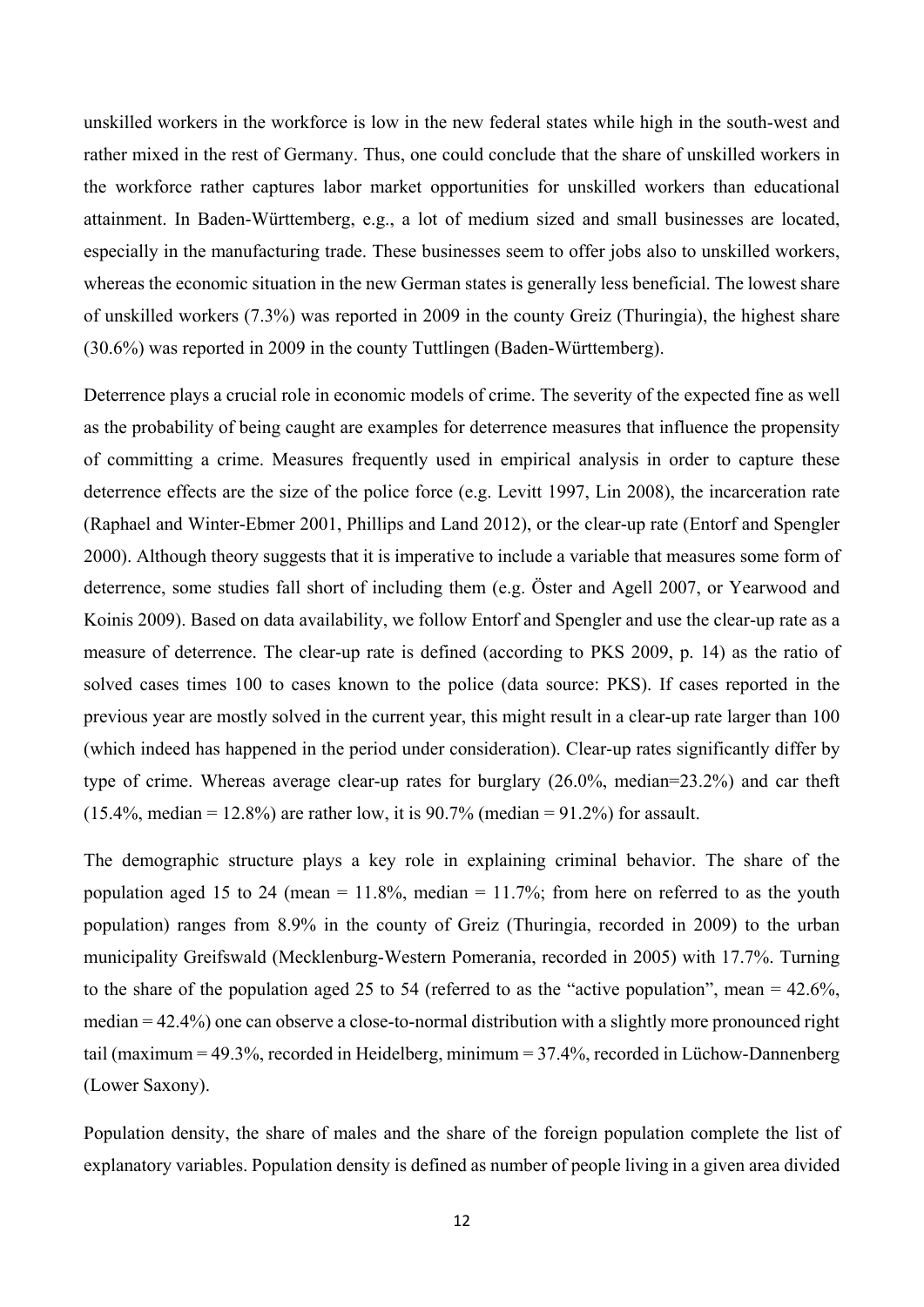by area in square kilometers. In Germany, population density varies considerably from 37.59 in the county *Mecklenburg-Kreilitz* to 4,282.21 in Munich. The mean value of population density (512.34 inhabitants per square kilometer, median = 197.3) does not convey much information about the "typical" county: more than 70% of all counties have a smaller population density than this mean, which is inflated by a small number of extremely densely populated areas. The county with the lowest share of males is Baden-Baden (Baden-Württemberg) with a share of 46.0% (recorded in 2004) while the county with the highest share is Aachen (North Rhine-Westphalia) with 51.5% (recorded in 2009). 95% of all counties during the period under consideration have male shares less than 50%, so in almost all counties there live more women than men (mean  $= 49.0\%$ , median  $= 49.1\%$ ). However, it turned out that the variation of males across counties and over time is rather low and highly collinear with other factors of the population structure such that we had to omit it from the econometric analysis. The share of the foreign population varies considerably across German counties. The lowest share of foreigners was recorded in Sömmerda (Thuringia) in the year 2007 with only 0.7% foreigners in the population, while the highest share of foreigners was recorded in Offenbach am Main (Hesse) in 2003 with more than 26% of the population being foreign. A look at the percentiles shows that there are many counties with rather low shares of foreigners (50% have rates lower than 5.8%; mean =  $6.8\%$ ), while there are few counties with rather high shares of foreigners (5% of the counties in the period under consideration have shares of foreigners in the population higher than 15%).

## **4. Methodology**

We want to analyze the link between unemployment and crime rates conditional on the prevailing level of crime. While mean regression delivers a single parameter estimate for the effect of unemployment on crime, quantile regression allows different impacts of unemployment on crime depending on the level of criminal activity. This is useful for several reasons. For instance, one might get an insignificant effect of unemployment on crime in mean regressions, while there is indeed a negative (and significant) effect of unemployment on crime for low-crime areas and a positive (and significant) effect for highcrime areas. In mean regressions these two effects would simply cancel out, leaving the researcher with the conclusion that unemployment does not affect crime, while there might be in fact a non-trivial relationship between the two. Moreover, as suggested by the Grogger (1998) model, it makes a difference whether a certain percentage change  $\Delta u^*$  of the unemployment rate hits a region with only few criminals, or a region with a large share of full-time criminals. Quantile regression can therefore be seen as a tool of deeper inspection of the results of the mean regression, a path that does not seem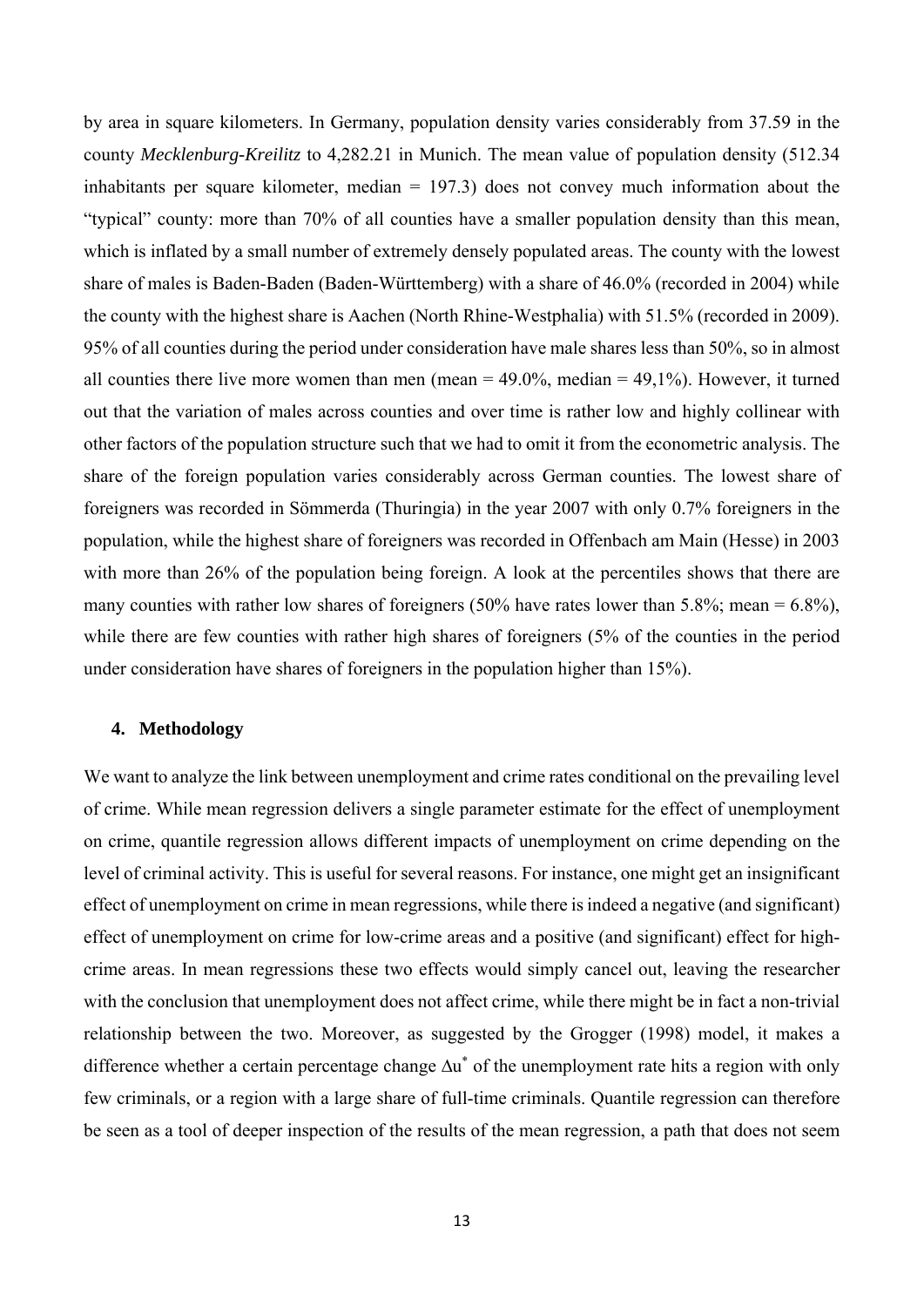to have been pursued in the context of analyzing the relationship between crime and unemployment so far (with the notable exception of Bandyopadhyay et al. 2011).

# **4.1. Methodology - Mean Regression**

The starting point for the empirical analysis is the following model specification for the dependence of crime on unemployment

# (1)  $C$ rime<sub>i,t</sub> =  $\beta$ Unemployment<sub>i,t</sub> +  $\gamma' X_{i,t} + \tau_t + \varepsilon_{i,t}$

The coefficient of interest is  $\beta$  which captures the effect of unemployment in year t in county i on crime in year t in county i. The vector of parameters  $\gamma$  captures the influence of other explanatory variables as demographic, economic or deterrence variables. The  $\tau$ 's are time fixed effects and capture the influence of shocks on the crime rate which affect all counties in the same way.  $\varepsilon_{i,t}$  denotes the error term.

This model specification suffers from unobserved heterogeneity (e.g. due to region-specific shares of unreported crimes) which would lead to inconsistent and biased OLS estimates. The problem can be tackled by utilizing the panel structure of the data. Panel data are superior to a pooled cross section in that the former allows the researcher to include so called unobserved effects (or individual fixed effects). They are able to capture all time invariant factors which influence the crime rate and are specific to a certain county. Rural areas for example might be very different from urban areas in many respects which do not change over time (especially not over a rather short time period as analyzed here). These factors not covered in the data set which are specific to a county but do not (or only slowly) change over time (as e.g. prevailing shares of undocumented crimes) can all be lumped together in the unobserved fixed effect. Their inclusion can therefore help to mitigate the problem of omitted variables (Wooldridge 2002, p. 247).

By including these fixed effects, the resulting regression equation reads as

(2) 
$$
Crime_{i,t} = \alpha_i + \beta Unemployment_{i,t} + \gamma'X_{i,t} + \tau_t + u_{i,t}
$$

where  $\alpha_i$  denotes the fixed effect for county i and  $u_{i,t}$  is the new error term. Although the  $\alpha_i$ 's are unobservable it is still possible to estimate the parameters of interest in equation (2) by subtracting the (over time) mean of each county from the respective observation (or, equivalently, by including county dummy variables). Denoting mean values by upper bars, the regression equation reads as

(3) 
$$
C \text{time}_{i,t} - \overline{C \text{time}}_i = \beta \big( \text{Unemp}_{i,t} - \overline{\text{Unemp}}_i \big) + \gamma' \big( X_{i,t} - \overline{X}_i \big) + \tau_t + u_{i,t} - \overline{u}_i
$$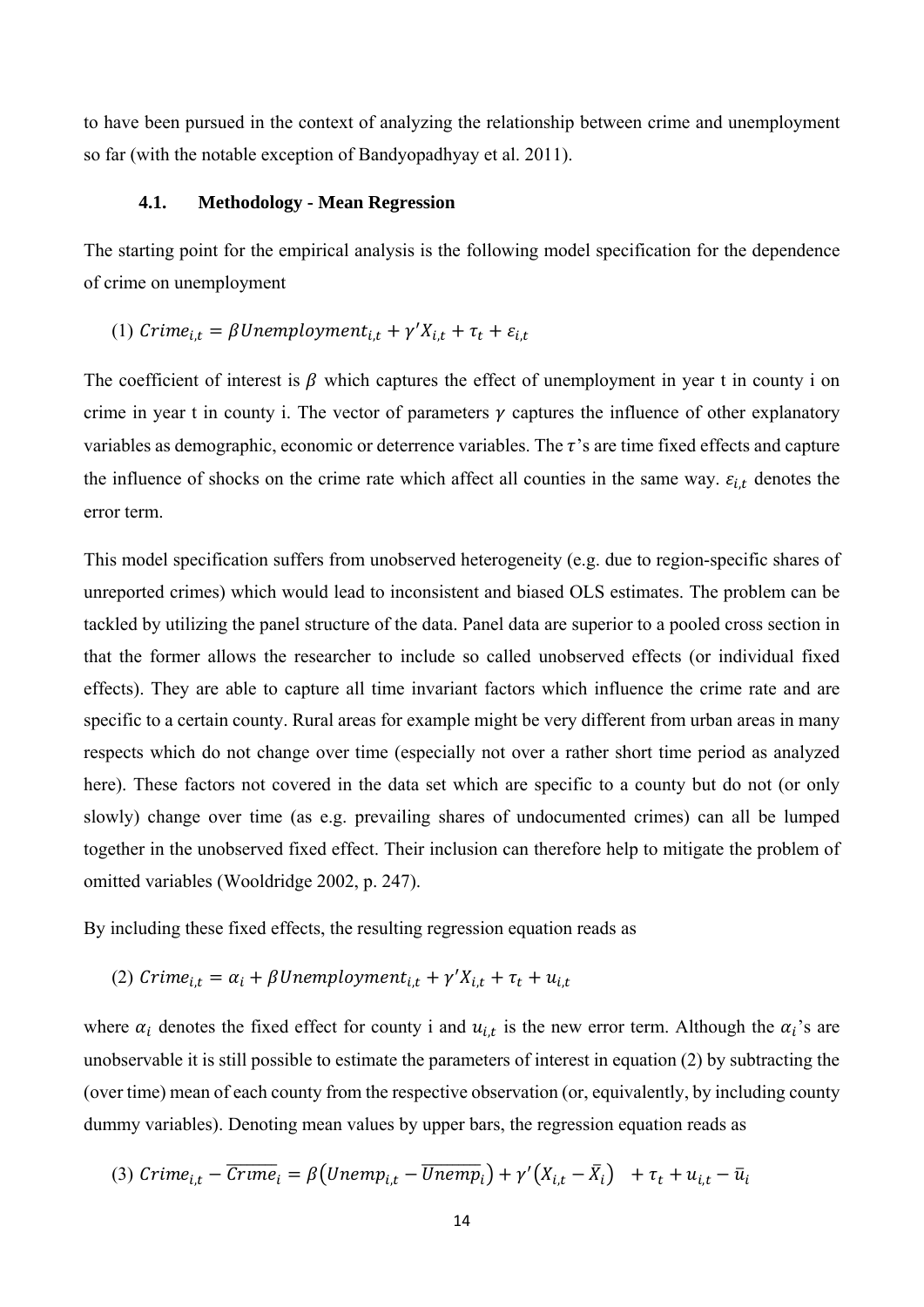Note that the unobserved effect  $\alpha_i$  does not appear in equation (3) anymore, but the parameters are the same as in equation (2). It is hence possible to estimate the parameters of interest  $\beta$  by applying OLS to equation (3).

This specification might still suffer from the potential problem that unemployment is not an exogenous variable in equation (3). This problem might require the use of instrumental variables and has been addressed elsewhere (see, e.g. Raphael and Winter-Ebmer, 2001, or Lin, 2008). Lastauskas and Tatsi (2013) and Sieger (2014) consider the endogeneity problem using German county data.

## **4.2. Methodology - Quantile Regression**

Mean regression deals with estimating the conditional mean function. This function describes how the mean of the dependent variable changes with the vector of explanatory variables. The underlying assumption is that the error term in the regression equation has the same distribution independent of the values of the explanatory variable. However, there exists the possibility that the explanatory variables influence the conditional distribution of the dependent variable in many other ways: stretching one tail of the distribution, inducing multimodality or expanding its dispersion (Koenker and Hallock 2001, p. 143). Investigating these other possibilities might offer a more detailed view on the relationship between the dependent and the explanatory variables. In particular, it might shed light on the question whether the effect of unemployment on crime depends on the level of crime.

There are (at least) two alternative crime-unemployment profiles that are imaginable from a theoretical point of view:

- i) A declining crime-unemployment profile, where the effect of unemployment on crime is high in low-crime areas and low in high-crime areas.
- ii) An increasing crime-unemployment profile, where the effect of unemployment on crime is low in low-crime areas and high in high-crime areas.

These two different crime-unemployment profiles correspond to two different interpretations on how criminals react to the level of criminal activity. If one was to observe i), a declining crimeunemployment profile, this would give rise to what we call the opportunity-based behavior. It would also be in line with the Grogger (1998) model. Given criminal activity is low an increase in unemployment has a relatively large impact on crime, because the supply for crime is highly elastic if there are attractive and unprotected victims and only a few competitors. If there are only a few drug dealers in the street, becoming a drug dealer is more profitable than if there are already many drug dealers around. If there are only a few burglars around, trying to break into a house is more profitable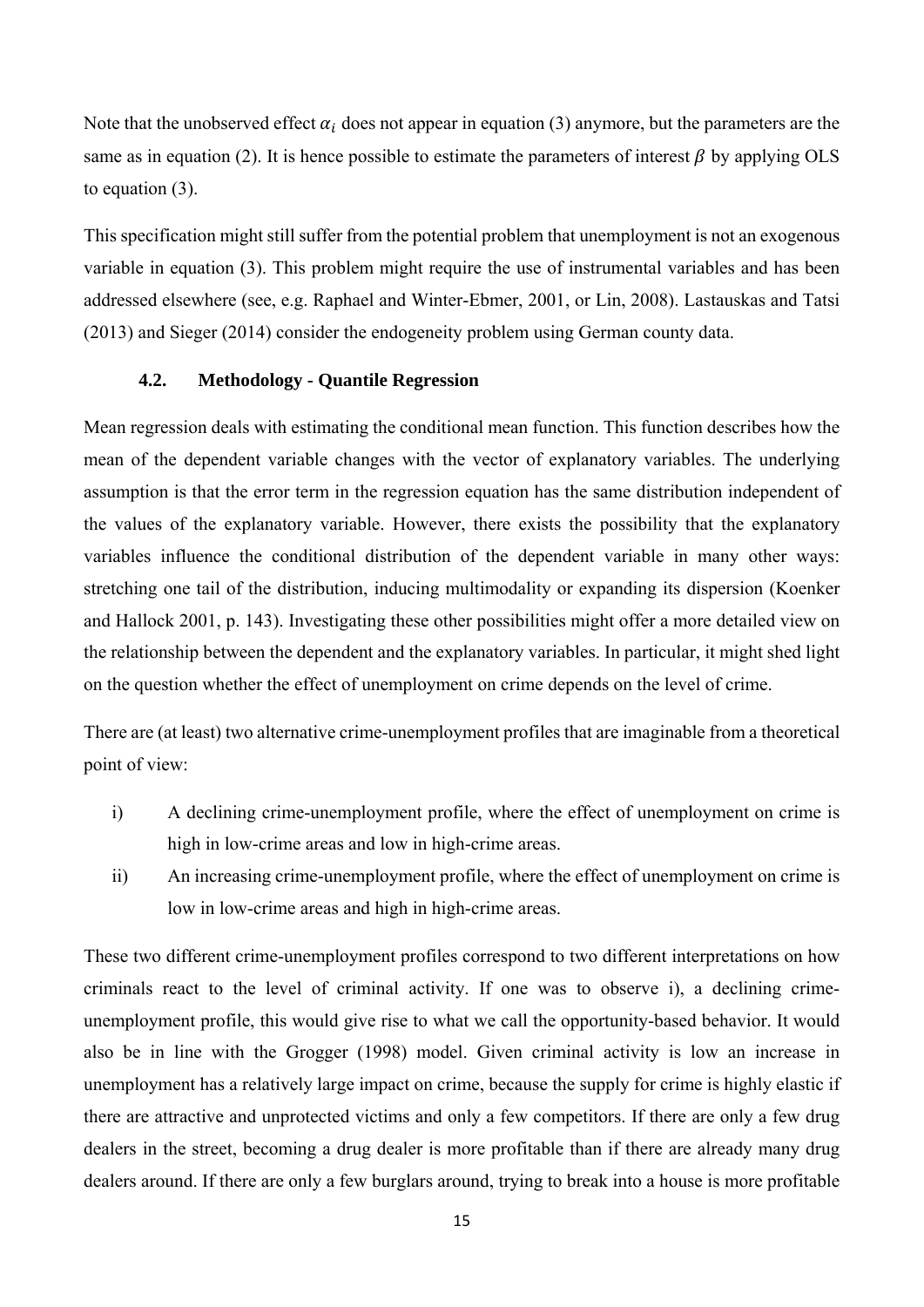(maybe also because people do not invest so much in crime-preventing equipment such as alarm and warning devices). If crime is already high, that means the "crime-market" is already rather saturated, engaging in criminal activities after becoming unemployed is not as attractive anymore. Hence the supply becomes inelastic and the effect of unemployment on crime would be lower or insignificant. At a first glance, the reasoning seems plausible for property crimes, but less so for violent crimes such as assault. However, also for violent crimes it makes a difference whether the marginal crime effect of a certain change of the unemployment rate ∆u\* hits a neighborhood of less protected citizens in lowcrime areas or a region of already high crime rates where further increases become unlikely, in particular because more and more people have taken precautions and avoided risky places.

If one was to observe ii) instead, i.e. an increasing crime-unemployment profile, this would give rise to what we call the stigma-based behavior. Given criminal activity is low, getting unmasked as a criminal in case of detection places a high stigma on the person, since there would be only a few criminals, and he or she is one of them. Funk (2004) describes such stigma of a potential detection as a crime deterrent. Higher unemployment rates would hence not necessarily push someone into criminal activity, since the fear of the stigma prevents the potential offender from doing so. However, if there is already a lot of criminal activity, becoming a criminal does not bother him or her too much, since even after being detected he or she will not be seen as the "black sheep". A rise in unemployment would hence more easily push the person into criminal activity.

#### **4.2.1. Ordinary Quantile Regression**

It might come as a mild surprise that quantiles, although seeming to be inseparately linked to the operations of ordering and sorting, can also be defined via a simple optimization problem (Koenker and Hallock 2001, p. 145). Similarly to OLS, where estimation is based on minimizing a sum of squared residuals, quantile estimation is based on minimizing a sum of weighted absolute residuals. More precisely, estimating the conditional quantile function for quantile  $\tau$  is achieved by solving the following minimization problem

$$
(4) \ min_{\beta} \sum \rho_{\tau} \left( y_{i,t} - \xi \left( x_{i,t}, \beta \right) \right)
$$

where  $\beta$  is the parameter of interest,  $\rho_{\tau}(u) = [\tau[\{u \ge 0\} + (1-\tau)]\{u < 0\}][u] = u(\tau - [\{u < 0\})$ is the quantile loss function and  $\xi(x_{i,t}, \beta)$  is some parametric function<sup>7</sup>. In a first step, the parametric

<sup>7</sup> I denotes the indicator function taking the value 1 if the expression in the cambered brackets is true and 0 otherwise.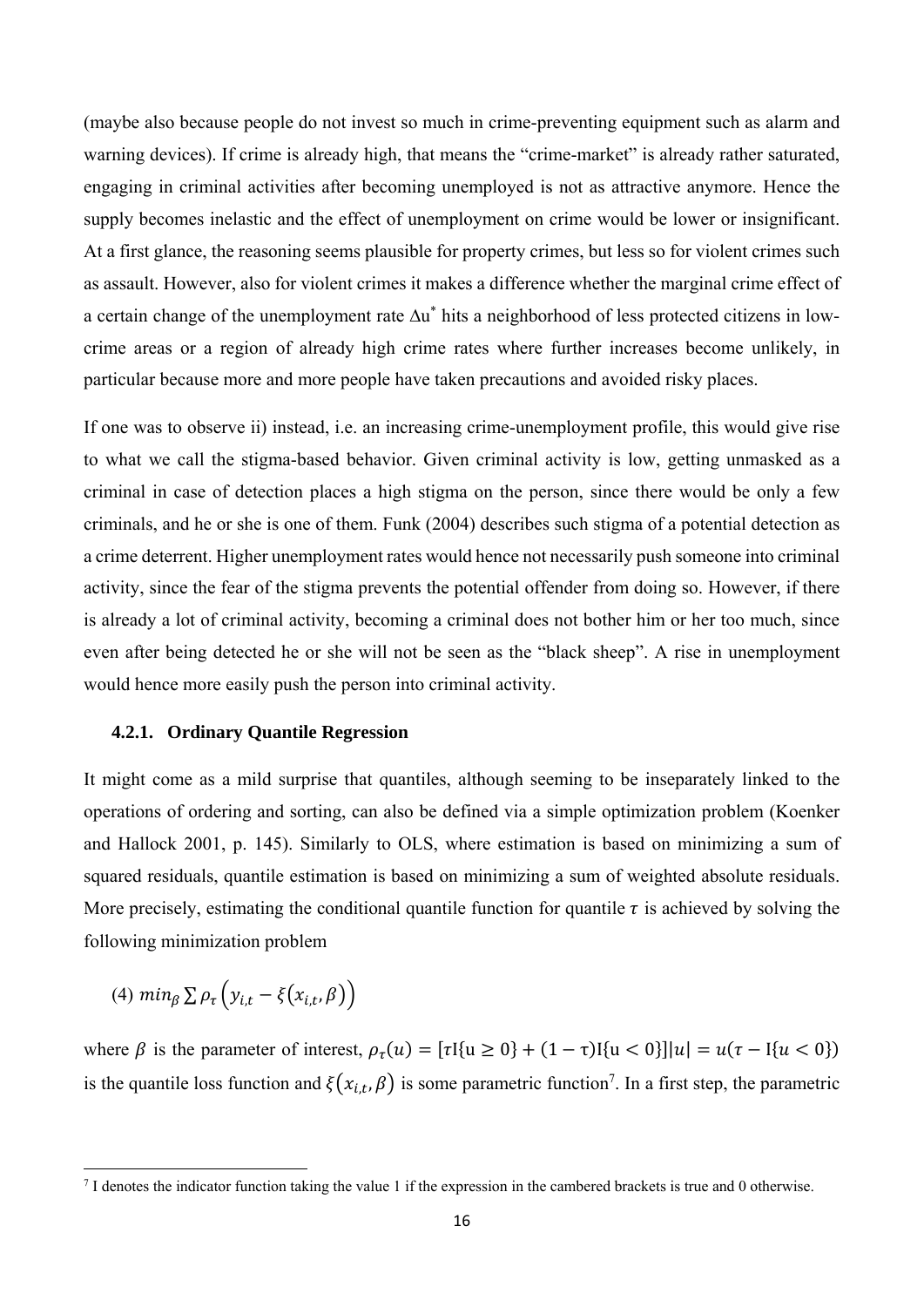function will be a linear function of the explanatory variables and the parameters to be estimated, as the right hand side of regression equation (1).

# **4.2.2. Quantile Regression with Fixed Effects**

The approach presented above might also suffer from the problem of unobserved heterogeneity. Following Koenker (2004) we consider the following model for the conditional quantile functions of the dependent variable of individual i at time t:

$$
(5) Q_{y_{i,t}}(\tau | x_{i,t}) = \alpha_i + x'_{i,t} \beta(\tau)
$$

where the  $\alpha_i$  again denotes the individual fixed effect,  $x_{i,t}$  is a vector of explanatory variables and the  $\tau$ -dependent vector  $\beta$  is the vector of parameters to be estimated. In order to estimate model (5) for several quantiles simultaneously, Koenker (2004) proposes solving the following:

(6) 
$$
\min_{(\alpha,\beta)} \sum_{k=1}^{q} \sum_{t=1}^{T} \sum_{i=1}^{n} \omega_k \rho_{\tau_k} \left( y_{i,t} - \alpha_i - x'_{i,t} \beta(\tau_k) \right)
$$

or, if the number of individuals is large relative to the number of time periods, a penalized version of (6), which reads as

(7) 
$$
\min_{(\alpha,\beta)} \sum_{k=1}^{q} \sum_{t=1}^{T} \sum_{i=1}^{n} \omega_{k} \rho_{\tau_{k}} \left( y_{i,t} - \alpha_{i} - x'_{i,t} \beta(\tau_{k}) \right) + \lambda \sum_{i=1}^{n} |\alpha_{i}|
$$

where the  $\omega_k$ 's are weights which control the relative influence of the q quantiles  $\{\tau_1, \dots, \tau_q\}$  on the estimation of the  $\alpha_i$  parameters (Koenker 2004, p. 77),  $\rho_\tau(\cdot)$  is again the quantile loss function and  $\lambda$ is a shrinkage parameter. For  $\lambda \to 0$ , one would obtain the fixed effect estimator based on optimizing (6), while for  $\lambda \to \infty$  one would obtain an estimate of the model purged of the fixed effects (Koenker 2004, p. 78 $)^8$ . A routine that implements this estimator (and variants of it) has been provided by Roger Koenker and Stefan Bache and is available for the statistical software package *R*. More recent work on fixed effects quantile regressions also deals with potential endogeneity of explanatory variables. The approach outlined in Harding and Lamarche (2009) tries to overcome this problem by extending the work of Chernozhukov and Hansen (2008) and developing an estimation technique which is able to control for unobserved heterogeneity on the one hand, but is also able to incorporate the idea of instrumental variables.

<sup>&</sup>lt;sup>8</sup> If the shrinkage parameter goes to infinity, the estimated fixed effects have to approach zero in order to find a minimum of equation (7).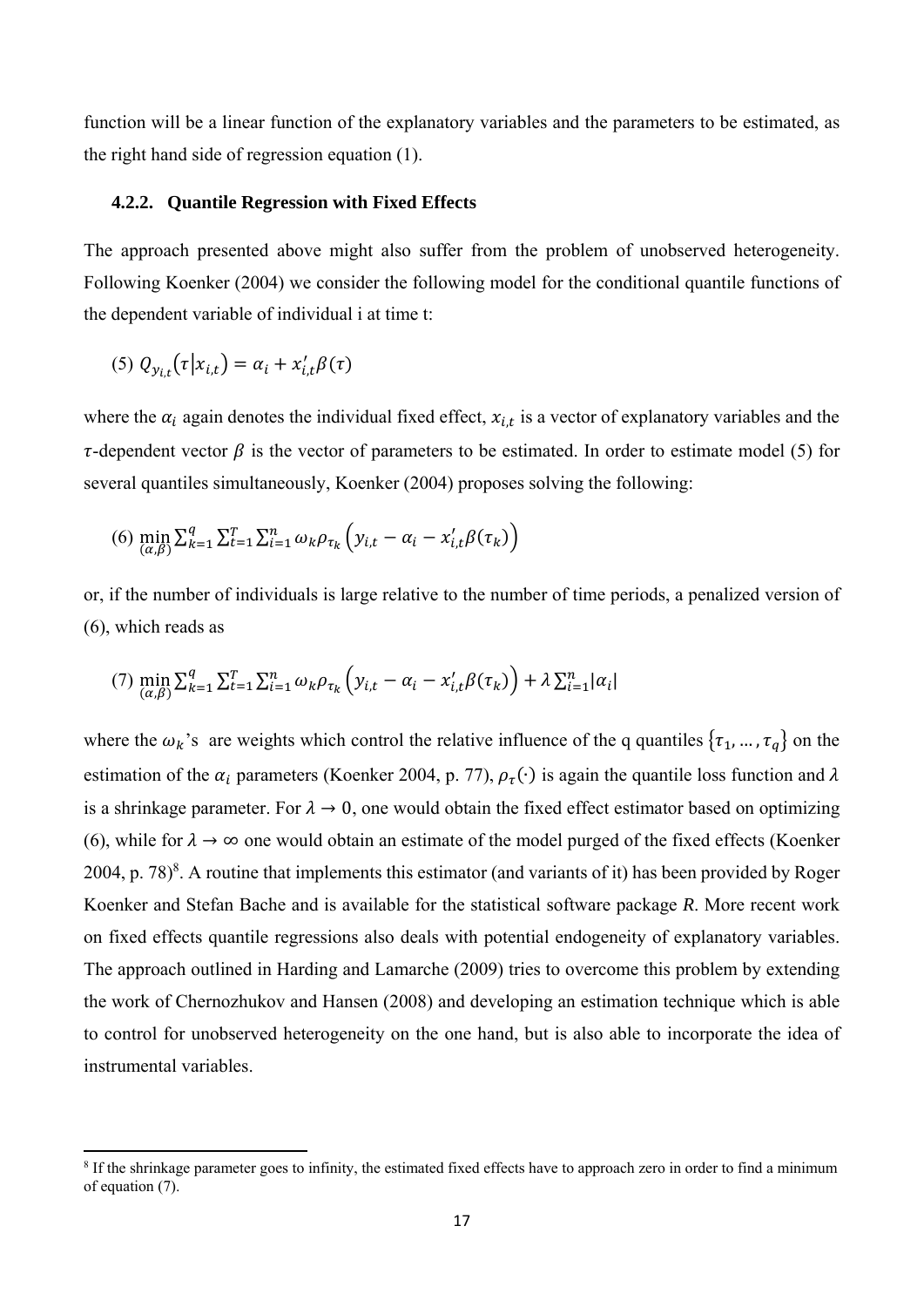#### **5. Estimation Results**

## **5.1. Estimation Results - Mean Regressions**

Table 3 shows the results for the two mean regressions applied in this study. The dependent variable is the logarithm of the frequency ratio of the respective offense. OLS regressions include, besides the unemployment rate, the logarithm of the clear-up rate for the respective offense lagged by one period<sup>9</sup>, the logarithm of disposable income, the logarithm of population density, the share of foreigners, the share of the young population (aged younger than 15), the share of the youth population (aged 15 to 24), the share of the "active population" (aged 25 to 55), the share of unskilled workers and time dummies. The analysis covers the years from 2005 to 2009, although data are available from 2003 onwards. The reason for this is a major labor market reform (the so called "Hartz-Reform") which was implemented in 2005. This reform had led to a redefinition of unemployment: Most people who were receiving social welfare benefits (*Sozialhilfe*) before 2005 were counted as "employable" and therefore unemployed after 2005 (instead of being out-of-the-labor force before). In order to avoid that results may be affected by different ways of defining the unemployment rate the time period used for estimation was restricted to the years 2005 to 2009.

Table 3 displays the results of OLS and fixed effects mean regressions. The estimated parameters are to be interpreted as semi-elasticities: an increase of the unemployment rate by one unit (which is one percentage point in this case) increases criminal activity by  $\beta\%$ . Based on the naïve OLS regression, unemployment has a positive and significant effect on crime for burglary (9.6%) and auto theft (10.3%), and a negative but insignificant effect on assault (-0.4%). These results are in line with previous findings from the literature: the unemployment rate usually has a significant positive effect on property crimes (here: burglary and auto theft) while only small or insignificant effects on violent crime (assault). However, the OLS specification does not take the panel structure into account, i.e. regional peculiarities such as locally high or low shares of unreported crimes or unobserved factors of urbanity are not taken into account. The fixed effect regression (column FE in Table 3) does include county fixed effects and is therefore able to control for unobserved heterogeneity across counties.<sup>10</sup> Applying it does not change the result of insignificance of unemployment on assault, but the FE parameters on car theft and burglary differ substantially from the ones of OLS parameters: The effect

<sup>&</sup>lt;sup>9</sup> Lagging the clear-up rate by one period is done in order to avoid the problem of simultaneity: if crime rates are high this might induce more effort by the police or more police spending which in turn will have an influence on the crime rate itself. By lagging the clear-up rate by one period this problem is at least mitigated.

<sup>&</sup>lt;sup>10</sup> However, this comes at some costs. On inclusion of fixed effects all slowly varying or quasi time-invariant variables became highly collinear and completely insignificant. Hence share of foreigners, share of unskilled, and all other variables representing the population structure have been omitted from the fixed-effect specification.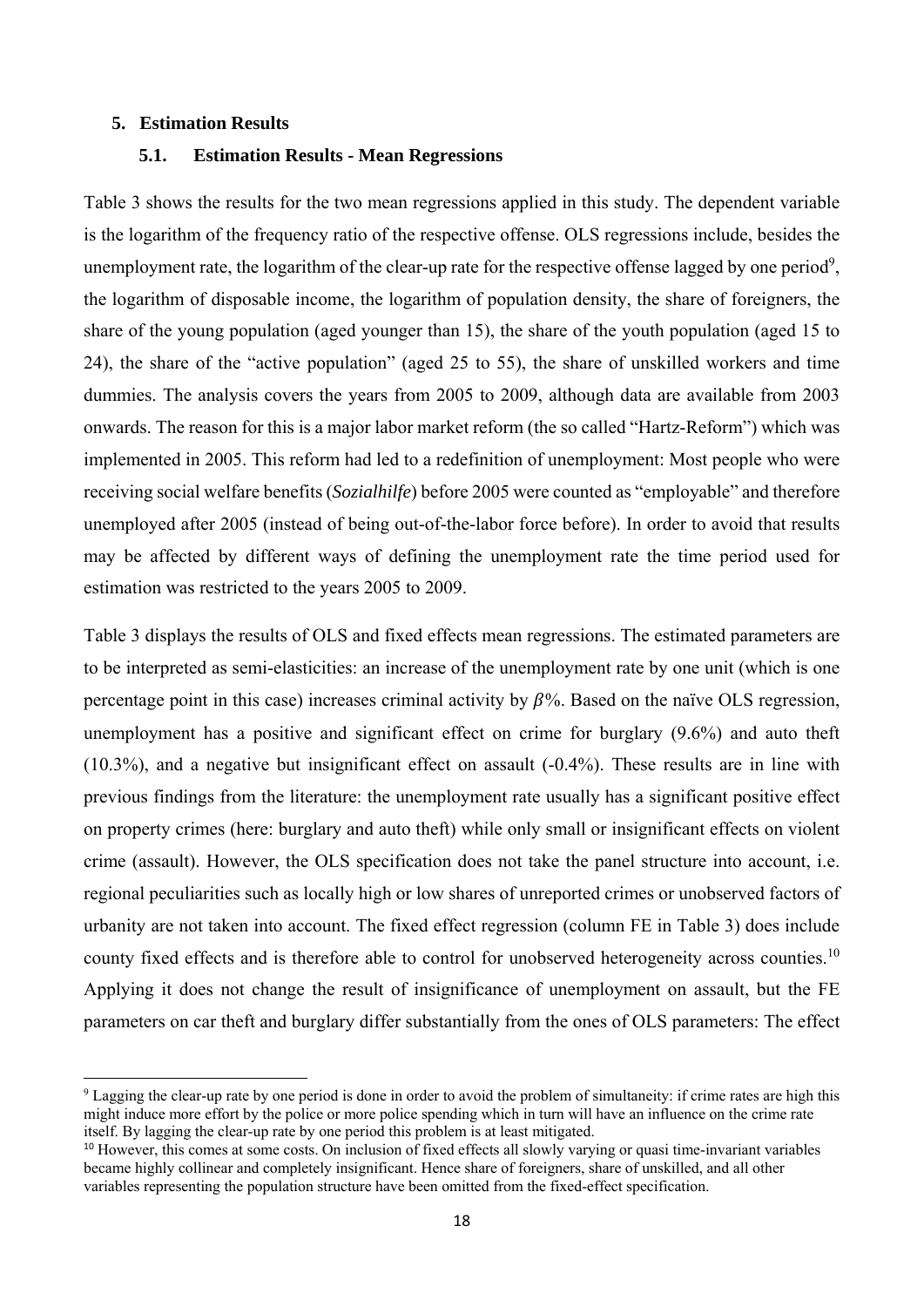on auto theft becomes insignificant, and the estimated parameter on the link between burglary and unemployment has been reduced to 4.4 (recall that the median unemployment rate of counties is about 9%, i.e. a minus one percentage point change would be equivalent to a -11.1% change for a median county). $^{11}$ 

| Offense                | <b>OLS</b>             | FE                  |
|------------------------|------------------------|---------------------|
| Assault                | $-0.364$<br>(0.289)    | 0.175<br>(0.382)    |
| <b>Burglary</b>        | $9.634***$<br>(0.909)  | 4.432***<br>(1.493) |
| Auto theft             | $10.319***$<br>(0.911) | $-1.053$<br>(0.851) |
| Number of observations | 1947                   | 1947                |

**Table 3: Results from the mean regression for the effect of unemployment on crime** 

Note: Cluster-robust standard errors in parenthesis. Dependent variable: log (frequency ratio). OLS regressions include log(clear-up rate) for the respective offense lagged by one period, log(disposable income), log of population density, share of foreigners, share of the young population, share of the youth population, share of the active population, share of unskilled workers and time dummies. Note that due to some regional reorganization some counties had to be excluded from the data set. FE regressions include log (clear-up rate) for the respective offense lagged by one period, log (disposable income) and time dummies. All regressions have been weighted by the county specific population.<sup>\*</sup>, \*\* and \*\*\* denote significance at the 10%, 5% and 1% level respectively.

## **5.2. Estimation Results - Mean Regressions**

Table 4 gives an overview of the results for the ordinary quantile regression. Some interesting insights emerge from comparing the methods under consideration. While the estimated effect of an increase in the unemployment rate on crime rates for assault has been insignificant in the OLS regression (see Table 3), it is positive and significant in the ordinary quantile regression at least for low levels of crime (i.e. the 5% and 25% quantiles). In addition, the crime-unemployment profile is slightly decreasing (Figure A9 (appendix)). The downward slope is even more pronounced for the offenses burglary and auto theft (Figures A10 and A11, appendix), giving rise to the interpretation that agents take the opportunity of committing crime as a response to unemployment when the "supply" of crime is rather low and "tolerance" towards crime is still high (see also Ehrlich, 1996, who argues that tolerance towards crime represents the demand side of a market of offences). Moreover, OLS estimates are within the middle of the respective quantile regressions, supporting the apprehension that in the OLS regression the effects at different quantiles are simply averaged and do not reveal the full picture of

 $11$  Results by Sieger (2014) confirm significance (resp. insignificance) and sign of presented FE results using an IV approach.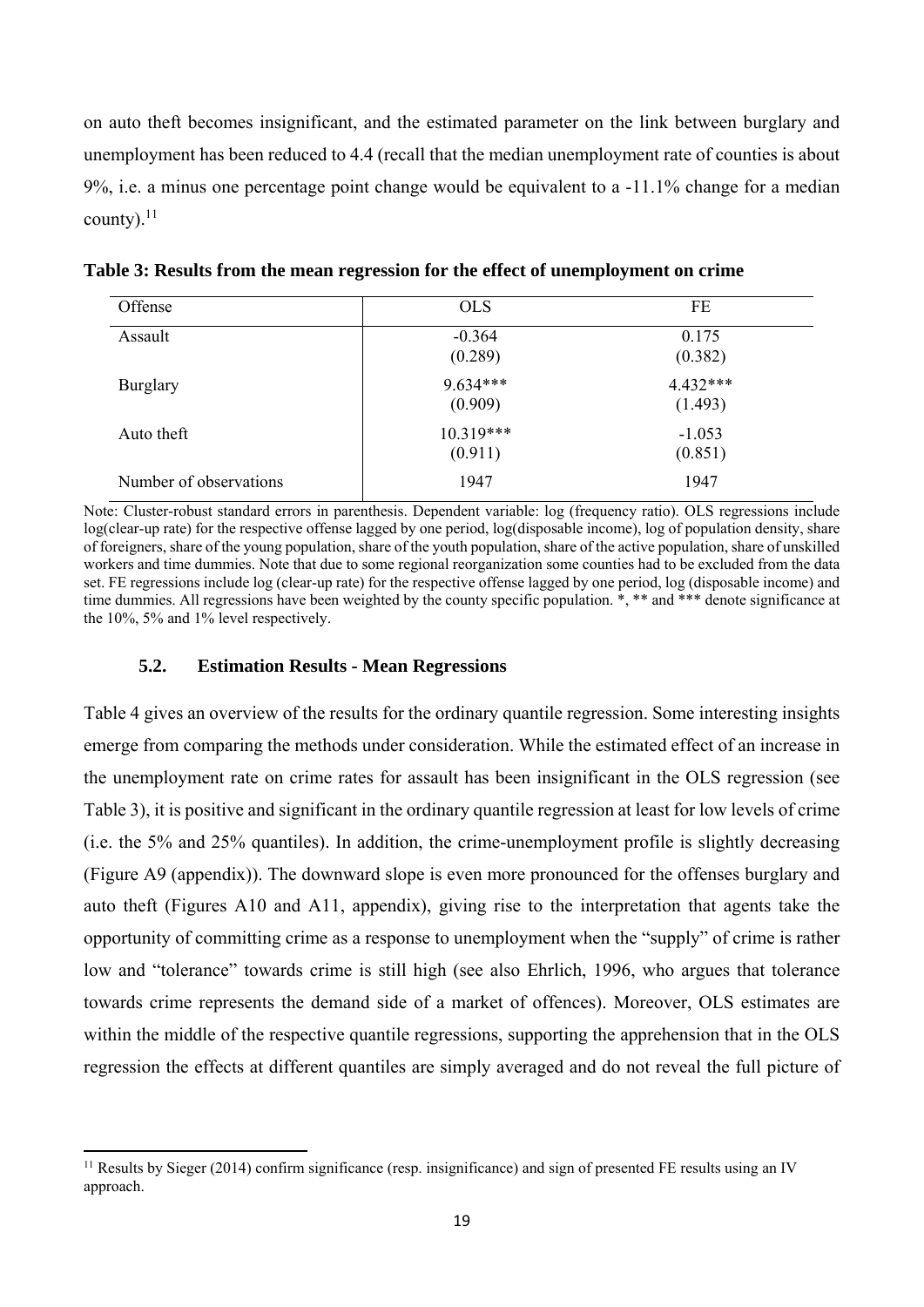the crime-unemployment relationship (but note that mean and median results differ due to the skewed crime distribution).

| Offense         |             | Quantiles  |            |            |            |  |
|-----------------|-------------|------------|------------|------------|------------|--|
|                 | 0.05        | 0.25       | 0.5        | 0.75       | 0.95       |  |
| Assault         | $1126*$     | $0.947***$ | 0.418      | 0.412      | $-0.715$   |  |
|                 | (0.681)     | (0.307)    | (0.333)    | (0.392)    | (0.977)    |  |
| <b>Burglary</b> | $15.185***$ | $9718***$  | $7.491***$ | $7.038***$ | $5924***$  |  |
|                 | (1.212)     | (0.885)    | (0.671)    | (0.960)    | (1.051)    |  |
| Auto theft      | 12.789***   | $9.835***$ | 8 829***   | $8.579***$ | $7.921***$ |  |
|                 | (1.619)     | (0.741)    | (0.689)    | (0.889)    | (1.631)    |  |

**Table 4: Results from the ordinary quantile regression for the effect of unemployment on crime** 

Note: Bootstrapped standard errors in parenthesis. Dependent variable: log (frequency ratio). All regressions are based on 1947 observations and include log(clear-up rate) for the respective offense lagged by one period, log (disposable income), log (population density) share of foreigners, share of the young population, share of the youth population, share of the adult population, share of unskilled workers and time dummies. \*, \*\* and \*\*\* denote significance at the 10%, 5% and 1% level respectively.

# **Table 5: Results from quantile regression with fixed effects for the effect of unemployment on crime**

| Offense         | Quantiles   |             |             |             |            |
|-----------------|-------------|-------------|-------------|-------------|------------|
|                 | 0.05        | 0.25        | 0.5         | 0.75        | 0.95       |
| Assault         | 0.908       | $0.896**$   | 1 344***    | 0.980       | 0.388      |
|                 | (0.570)     | (0.378)     | (0.432)     | (0.856)     | (1.610)    |
| <b>Burglary</b> | $11.910***$ | $10.990***$ | $11.270***$ | $11.318***$ | 11.888***  |
|                 | (1.297)     | (1.383)     | (1.363)     | (1.596)     | (1.418)    |
| Auto theft      | $12.416***$ | 11.005***   | $11.706***$ | 12.628***   | 14 4 34*** |
|                 | (1.505)     | (1.330)     | (1.079)     | (1.560)     | (1.943)    |

Note: Bootstrapped standard errors in parenthesis. Dependent variable: log (frequency ratio). All regressions are based on 1947 observations and include log (clear-up rate) for the respective offense lagged by one period, log (disposable income and a linear time trend. \*, \*\* and \*\*\* denote significance at the 10%, 5% and 1% level respectively.

Table 5 displays the results from quantile regression with fixed effects. The parameter estimates are in general comparable to those obtained from ordinary quantile regression, but the pattern of the unemployment-crime profile has changed, in particular for property crimes. The effect on burglary and auto theft is still significant for all quantiles, but results do not replicate the decreasing effect with particularly high responses within low-crime areas. Instead, quantile parameters exhibit a rather flat crime-unemployment profile which is neither favoring the stigma nor  $\text{the}_{\text{[HB1]}}$  opportunity based behavior. The effect of unemployment on assault is significant for rather low-(25%-quantile) and median-crime regions (50%-quantile) and insignificance is confirmed for quantiles above 50%. The lacking significance for high-crime areas is in line with the opportunity-based criminal behavior, but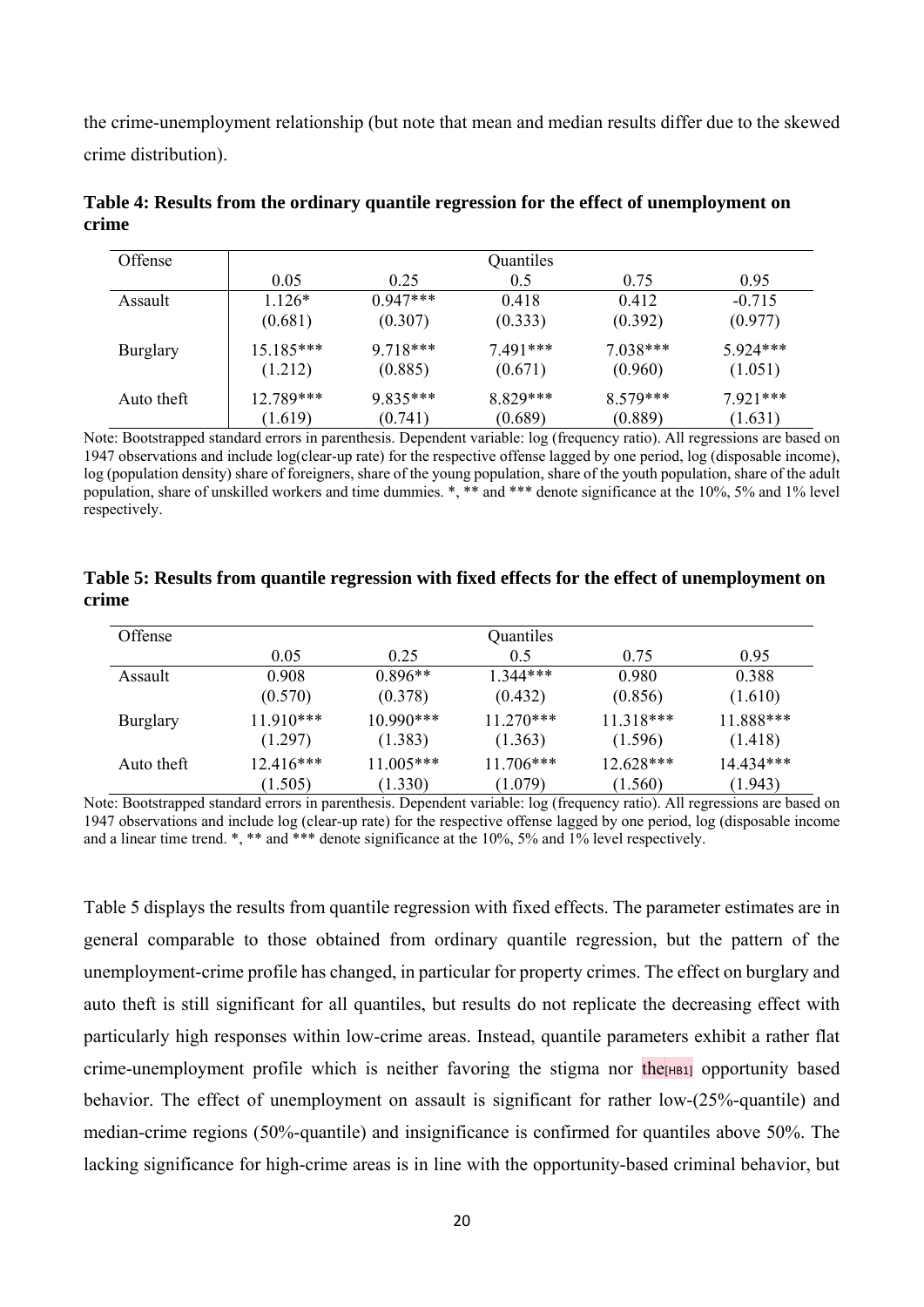the FE approach does not confirm the strictly downward sloping effect found with ordinary quantile regressions.12

# **5.3. Further Results**

Tables 6 and 7 show results for the effects of the clear-up rate and the net income on crime, i.e. of further factors of the economics of crime model. In line with theoretical expectations, the log of the lagged clear-up rate is negative and significant for all but one model specification. The only exception is the fixed effects mean regression of assault. The effect of the clear-up rate for property crimes ranges between -0.15 and -0.30. The much larger effect of a one percent change of the clear-up rate for assault can be explained by its relatively high median clear-up rate of 91% (which is only 13% for auto theft, and 23% for burglary) and its low variation across counties. The quartiles at 25% and 75% are 89% and 93% respectively (see Sieger 2014, for details on the descriptive statistics) such that a change by 1% (for instance, from a 90-percentile down to the 89.1-percentile) already represents a substantial change, in particular given that assault rates, in contrast to auto theft and burglary, do not show a high variation across counties (see above).13 So when interpreting and comparing parameter estimates it needs to be taken into account that increasing the clear-up rate for assault by one percent would be more difficult, less likely and perhaps also much more costly than increasing the clear-up rate for property crimes by such an amount.

As regards the structure of the quantile regressions estimates, Bandyopadhyay et al. (2011) report that the crime-reducing effect of higher detection rates is stronger in low-crime areas. This can be confirmed for assault and using ordinary quantile regressions (which is also applied by Bandyopadhyay et al) in Table 6, whereas for fixed-effects and property crimes there is no obvious quartile-specific pattern.

Results of net income are less uniform. The clearest empirical evidence has been revealed for assault, where all estimates confirm the hypothesis that better legal income opportunities are associated with lower crime rates. The same effect can be observed for the 25%- and 50%-percentiles (but not for the 75%-percentile) of ordinary quantile regressions for auto theft and burglary. However, quantile fixed effects, pooled OLS, as well as standard mean FE modelling do not confirm this result so that we cannot reach an unanimous conclusion with respect to the effect on property crimes.

 $12$  Sieger (2014) also presents some preliminary quantile FE IV estimates. However, results lack robustness and seem to be highly sensitive to the choice of specification such that we do not comment on them further in this paper.

<sup>&</sup>lt;sup>13</sup> The respective 25% and 75% quartiles of auto theft and burglary are 8.1% and 20% as well as 15.6% and 33.9%, respectively (Sieger 2014).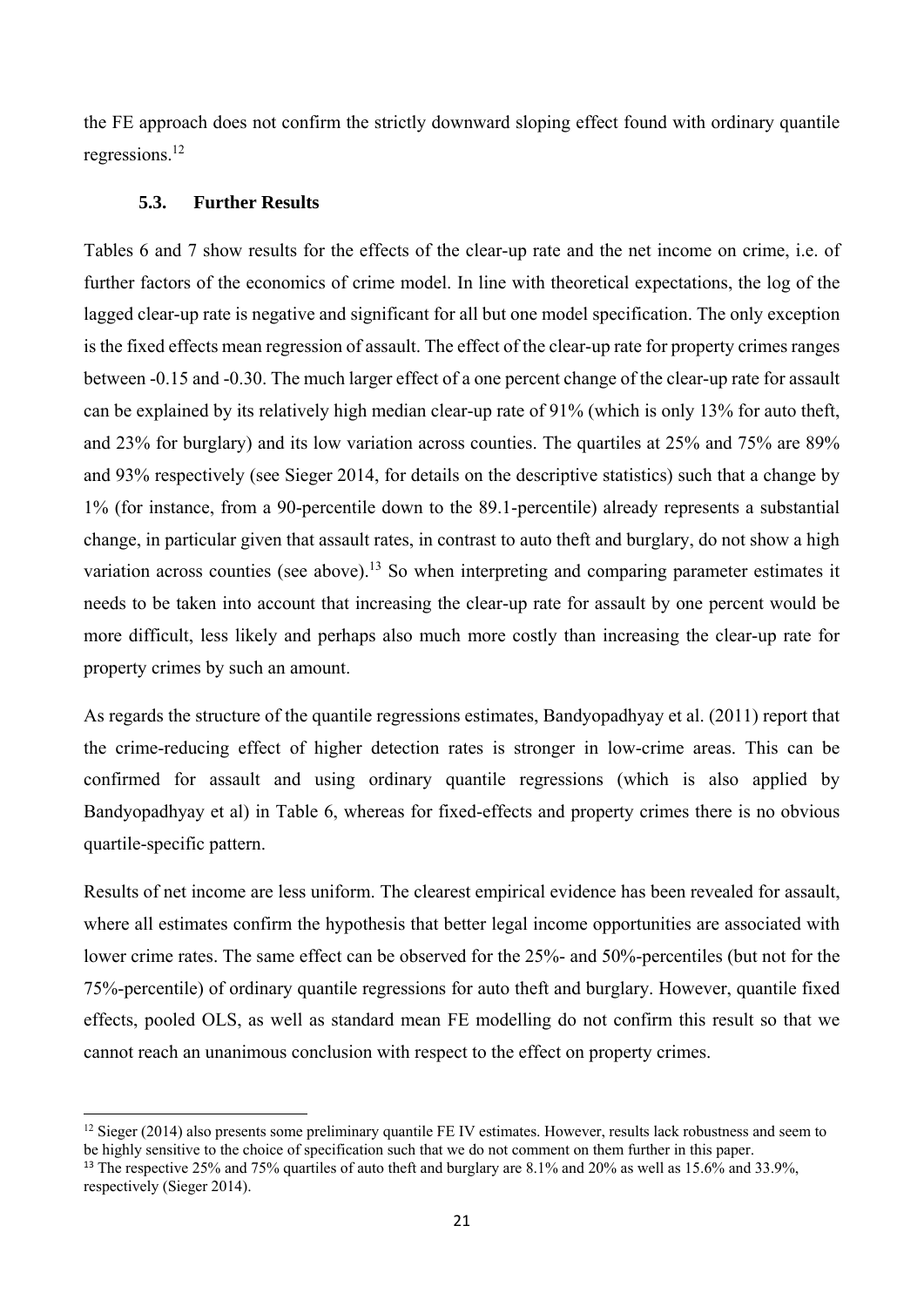| $Log(clear-up$<br>rate), $lag(-1)$ | Quantiles            |                       |                       |                    |  |
|------------------------------------|----------------------|-----------------------|-----------------------|--------------------|--|
|                                    | <b>POLS</b>          | 0.25                  | 0.50                  | 0.75               |  |
| Assault                            | $-2.762***(0.275)$   | $-2.305***(0.367)$    | $-1.685***(0.342)$    | $-1.590***(0.465)$ |  |
| Burglary                           | $-0.313***(0.035)$   | $-0.274***(0.053)$    | $-0.309***$ (0.034)   | $-0.299***(0.028)$ |  |
| Auto theft                         | $-0.201***(0.027)$   | $-0.156***(0.026)$    | $-0.184***(0.027)$    | $-0.164***(0.031)$ |  |
|                                    |                      |                       |                       |                    |  |
| Net income                         |                      |                       | Quantiles             |                    |  |
|                                    | <b>POLS</b>          | 0.25                  | 0.50                  | 0.75               |  |
| Assault                            | $-1.265$ *** (0.079) | $-1.137***(0.089)$    | $-1.187***$ (0.113)   | $-1.118***(0.099)$ |  |
| Burglary                           | $-0.010(0.212)$      | $-0.729***$ $(0.239)$ | $-0.613***(0.212)$    | $-0.269(0.226)$    |  |
| Auto theft                         | $-0.007(0.233)$      | $-0.830***(0.256)$    | $-0.717***$ $(0.271)$ | $-0.289(0.254)$    |  |

**Table 6: Results from pooled OLS and ordinary quantile regression** 

Note: Cluster-robust (POLS) and bootstrapped standard errors in parenthesis. Dependent variable: log (frequency ratio). See Tables 4 and 5 for further details.  $*,$  \*\* and \*\*\* denote significance at the 10%, 5% and 1% level respectively.

| $Log(clear-up$<br>rate), $lag(-1)$ | Quantiles              |                      |                                   |                                   |  |
|------------------------------------|------------------------|----------------------|-----------------------------------|-----------------------------------|--|
|                                    | FE                     | 0.25                 | 0.50                              | 0.75                              |  |
| Assault                            | 0.214(0.182)           | $-3.919***$ (0.393)  | $-4.158***(0.376)$                | $\overline{-4.437}^{***}$ (0.586) |  |
| <b>Burglary</b>                    | $-0.091***$ (0.025)    | $-0.299***(0.053)$   | $-0.395***(0.052)$                | $-0.376***$ (0.039)               |  |
| Auto theft                         | $-0.040^{***}$ (0.011) | $-0.252***(0.047)$   | $-0.245***(0.038)$                | $-0.278***(0.041)$                |  |
|                                    |                        |                      |                                   |                                   |  |
| Net income                         |                        |                      | Quantiles                         |                                   |  |
|                                    | FE                     | 0.25                 | 0.50                              | 0.75                              |  |
| Assault                            | $-0.430(0.197)^{**}$   | $-0.899$ *** (0.106) | $\overline{-0.777}^{***}$ (0.112) | $-0.844***(0.170)$                |  |
| <b>Burglary</b>                    | $-0.810(0.770)$        | 0.593(0.391)         | 0.220(0.403)                      | 0.141(0.412)                      |  |
| Auto theft                         | 0.219(0.431)           | 0.423(0.360)         | 0.315(0.299)                      | 0.261(0.382)                      |  |

**Table 7: Results from fixed effects means and quantile FE regressions** 

Note: Cluster-robust (FE) and bootstrapped standard errors in parenthesis. Dependent variable: log (frequency ratio). See Tables 4 and 5 for further details. \*, \*\* and \*\*\* denote significance at the 10%, 5% and 1% level respectively.

# **6. Summary and Conclusions**

This paper uses regional panel data from more than 400 German counties and quantile regressions to study the effect of unemployment on crime. The contribution and main focus is to test the hypothesis that size and significance of the effect of unemployment on crime have to be considered conditional on the prevailing regional crime level. We present two conjectures about the non-linear pattern of the relationship between unemployment and crime. First, there could be a downward sloping crime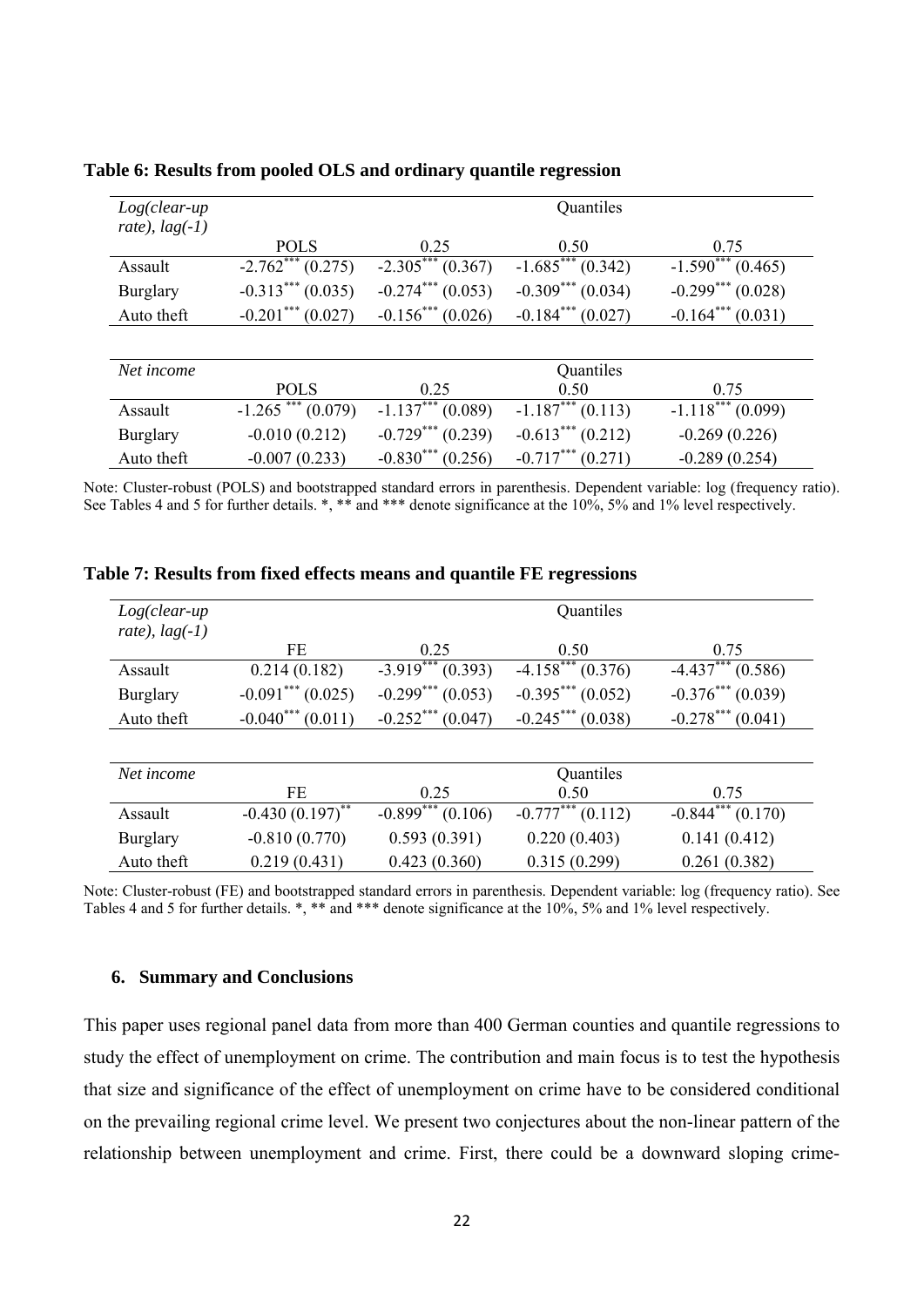unemployment profile with a high marginal impact of unemployment on crime for low-crime regions when those who become unemployed would have relatively large opportunities to become criminals. Likewise potential criminals would face less crime prevention and precautions from potential victims than those in regions where crime is already more elevated. On the other hand, it might be just the fact that there are only a few criminals around which prevents criminal behavior, because unemployed people would be deterred by some stigma effect. This contrasts to a situation with many criminals in the neighborhood where acting illegally becomes more likely as many others or even peers already have criminal experience. Empirical results show that conventional mean regressions indeed produce misleading results. For instance, while simple OLS and FE regressions depict insignificant results for assault (which would confirm the usual result for violent crime found in the literature), quantile regressions reveal positive and significant effects for median- and low-crime regions. For property crimes ordinary quantile regressions are clearly indicating behavior in line with the opportunity-based approach. This finding has not been confirmed using quantile fixed effects, where the positive and significant parameter estimates do not vary much across quantiles. Future work should also be based on individual data in order to identify and better understand the complexity of incentives and activities of potential criminals in high- and low-crime regions. This paper reveals that the relationship between crime and unemployment is not yet quite well understood.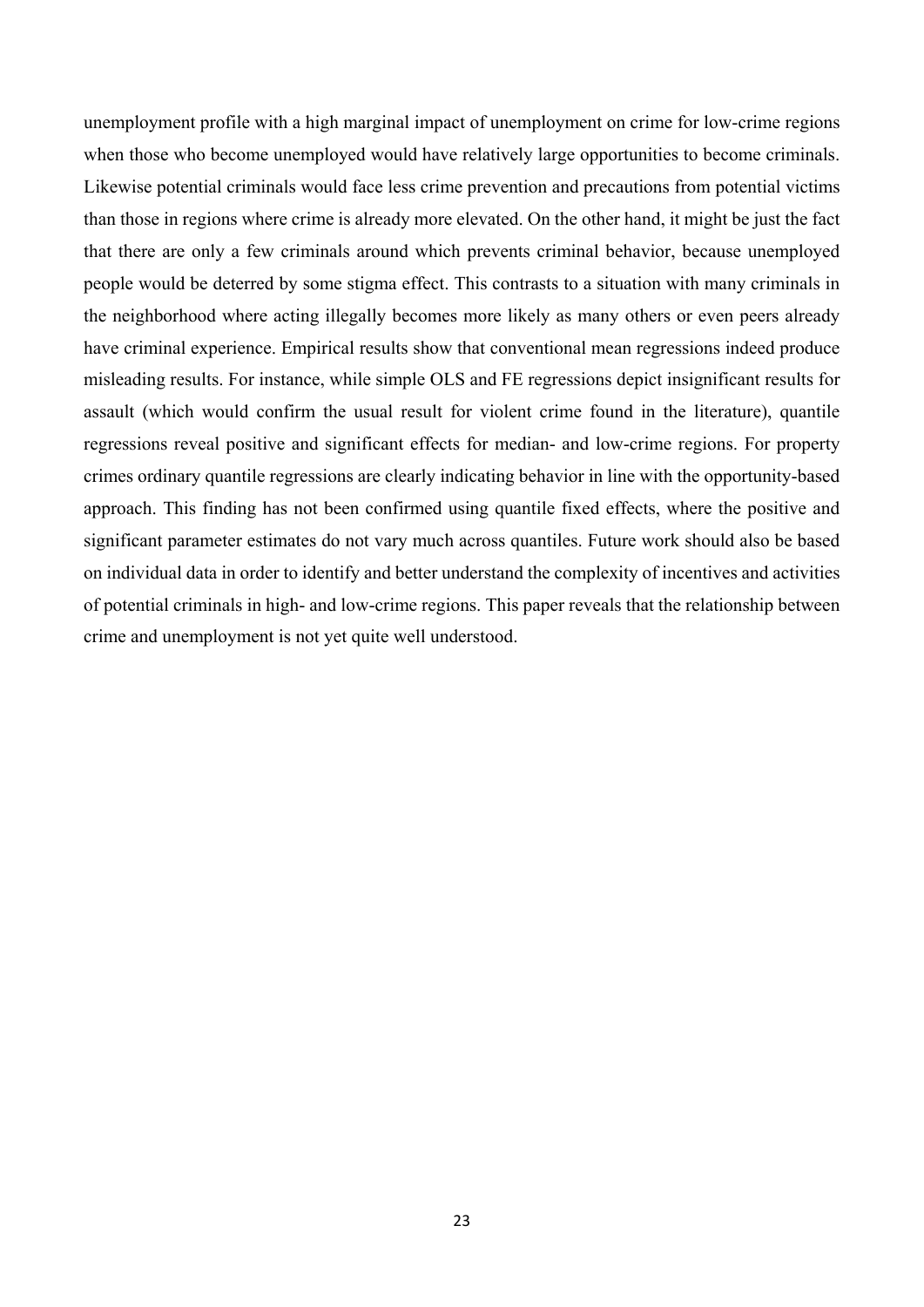# **Appendix**





Figure A2: Regional distribution of frequency ratio burglary in the year 2009



Frequency ratio house breaking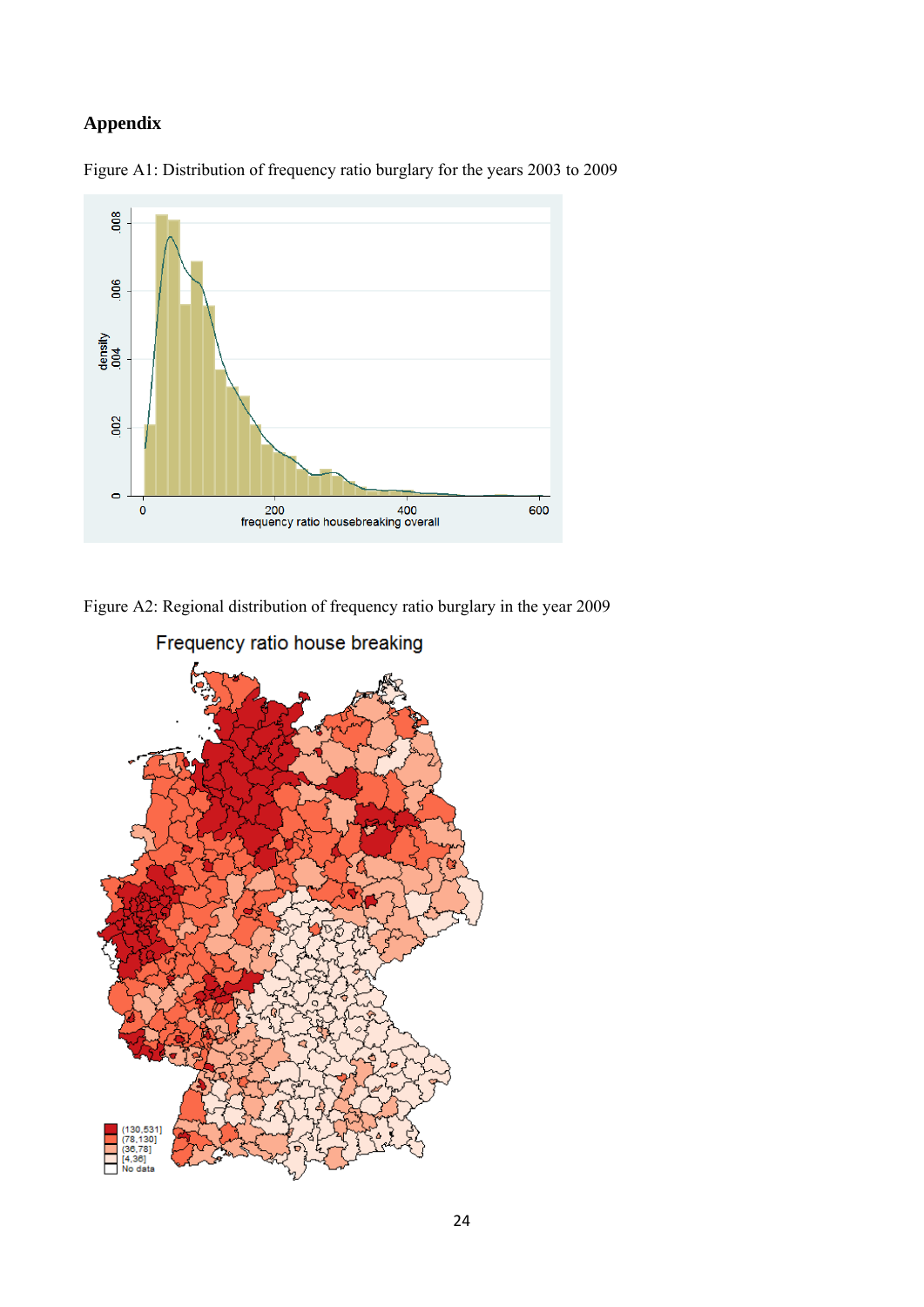

Figure A3: Distribution of frequency ratio auto theft for the years 2003 to 2009

Figure A4: Regional distribution of frequency ratio auto theft in the year 2009

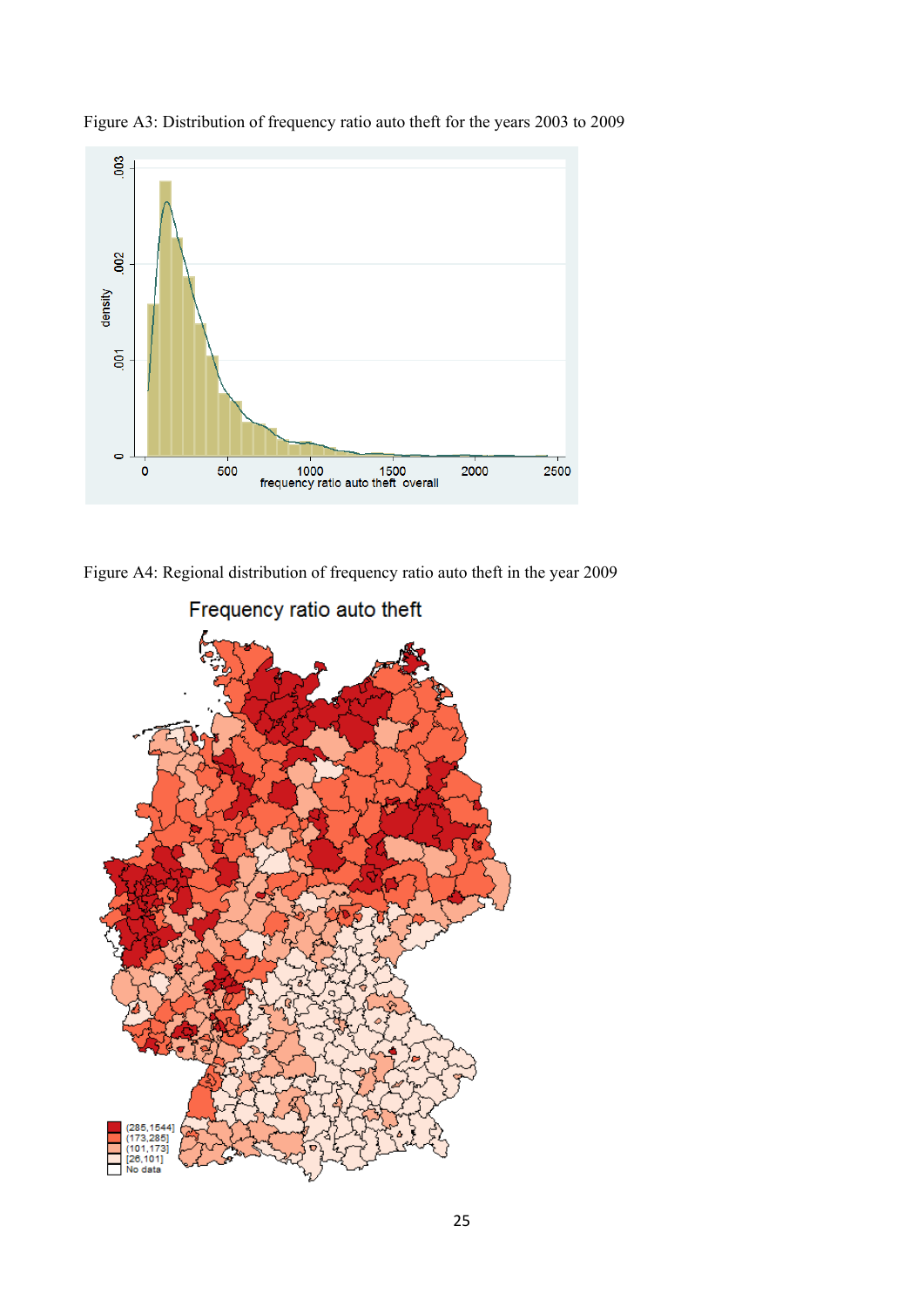

Figure A5: Distribution of frequency ratio assault for the years 2003 to 2009

Figure A6: Regional distribution of frequency ratio assault in the year 2009

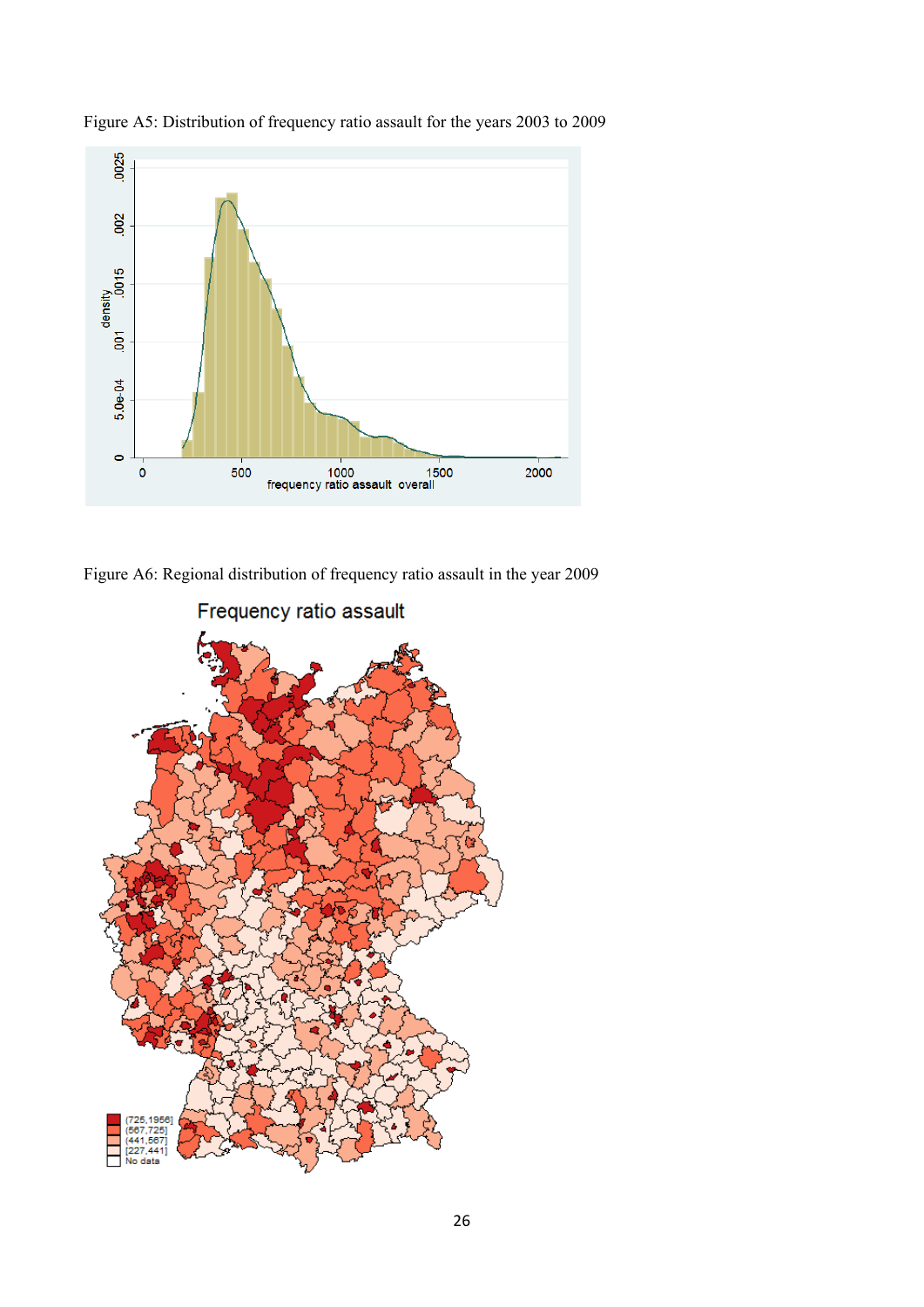

Figure A7: Distribution of unemployment rate for the years 2003 to 2009

Figure A8: Regional distribution of unemployment rate in the year 2009

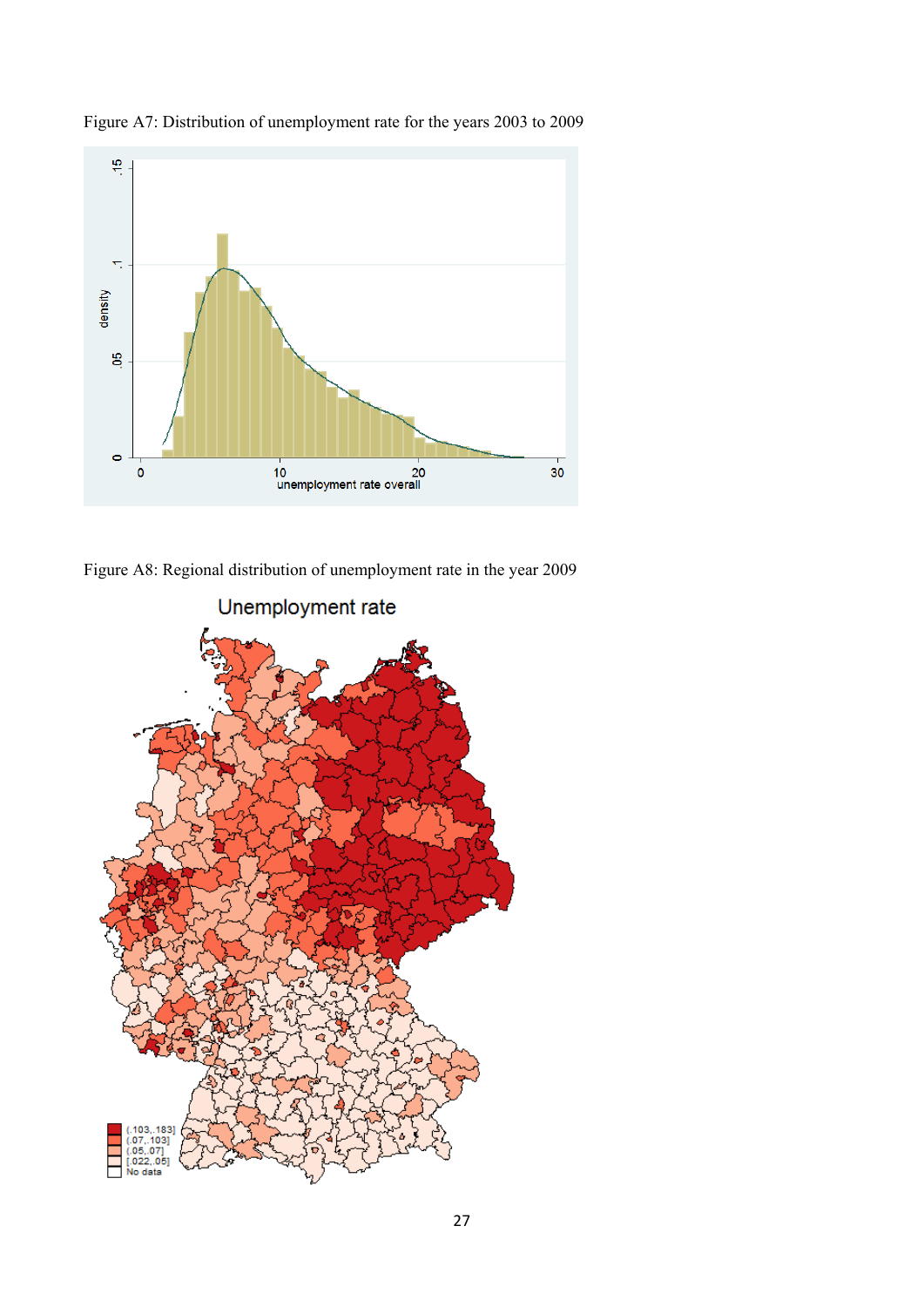

Figure A9: Effect of an increase in unemployment on assault at different quantiles

Note: This figure shows the OLS estimate of unemployment (solid dotted line) together with the 95% confidence interval (soft dotted line) and the quantile estimates (light green line) with the 95% confidence interval (grey shaded area).



Figure A10: Effect of an increase in unemployment on burglary at different quantiles

Note: This figure shows the OLS estimate of unemployment (solid dotted line) together with the 95% confidence interval (soft dotted line) and the quantile estimates (light green line) with the 95% confidence interval (grey shaded area).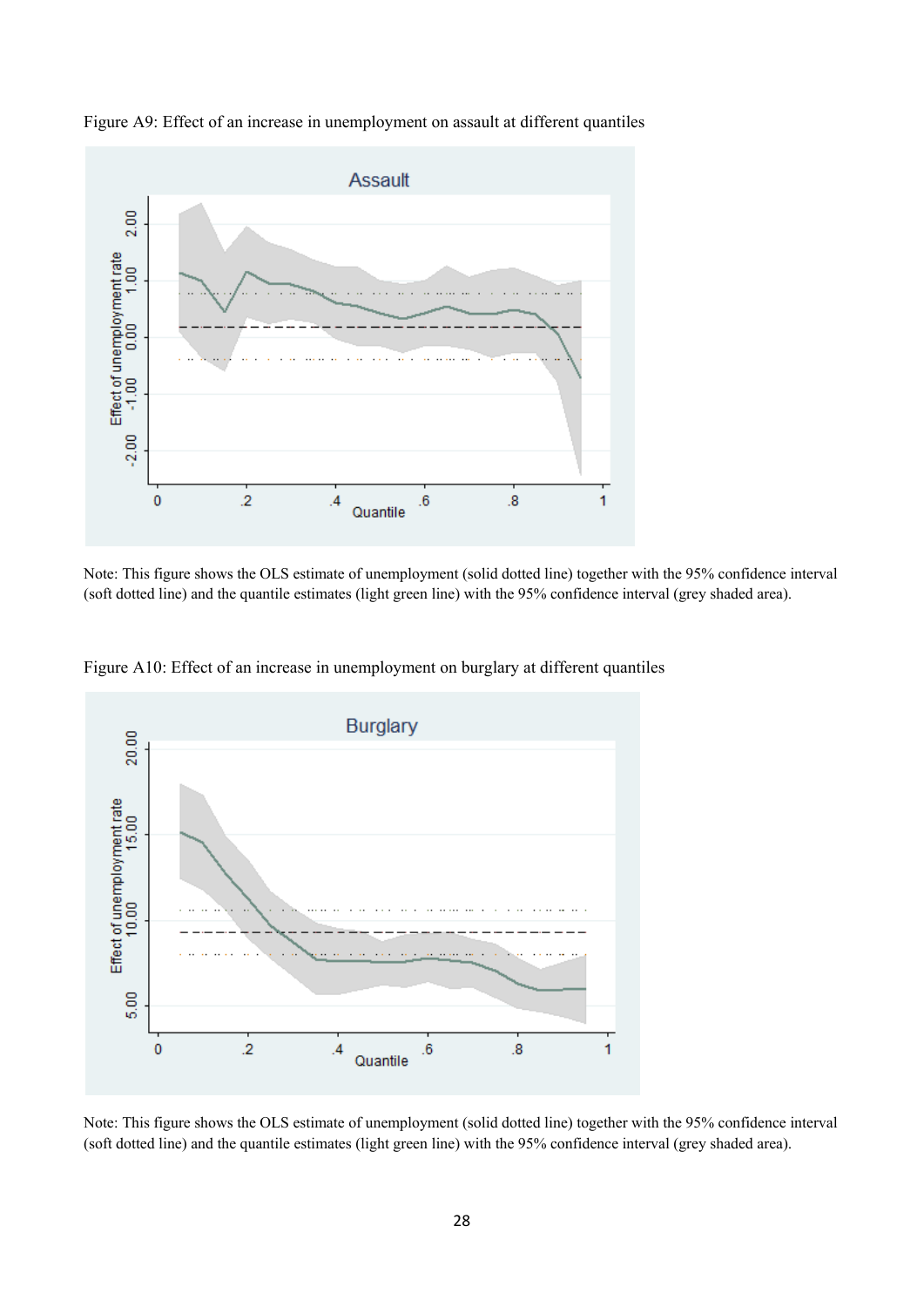

Figure A11: Effect of an increase in unemployment on auto theft at different quantiles

Note: This figure shows the OLS estimate of unemployment (solid dotted line) together with the 95% confidence interval (soft dotted line) and the quantile estimates (light green line) with the 95% confidence interval (grey shaded area).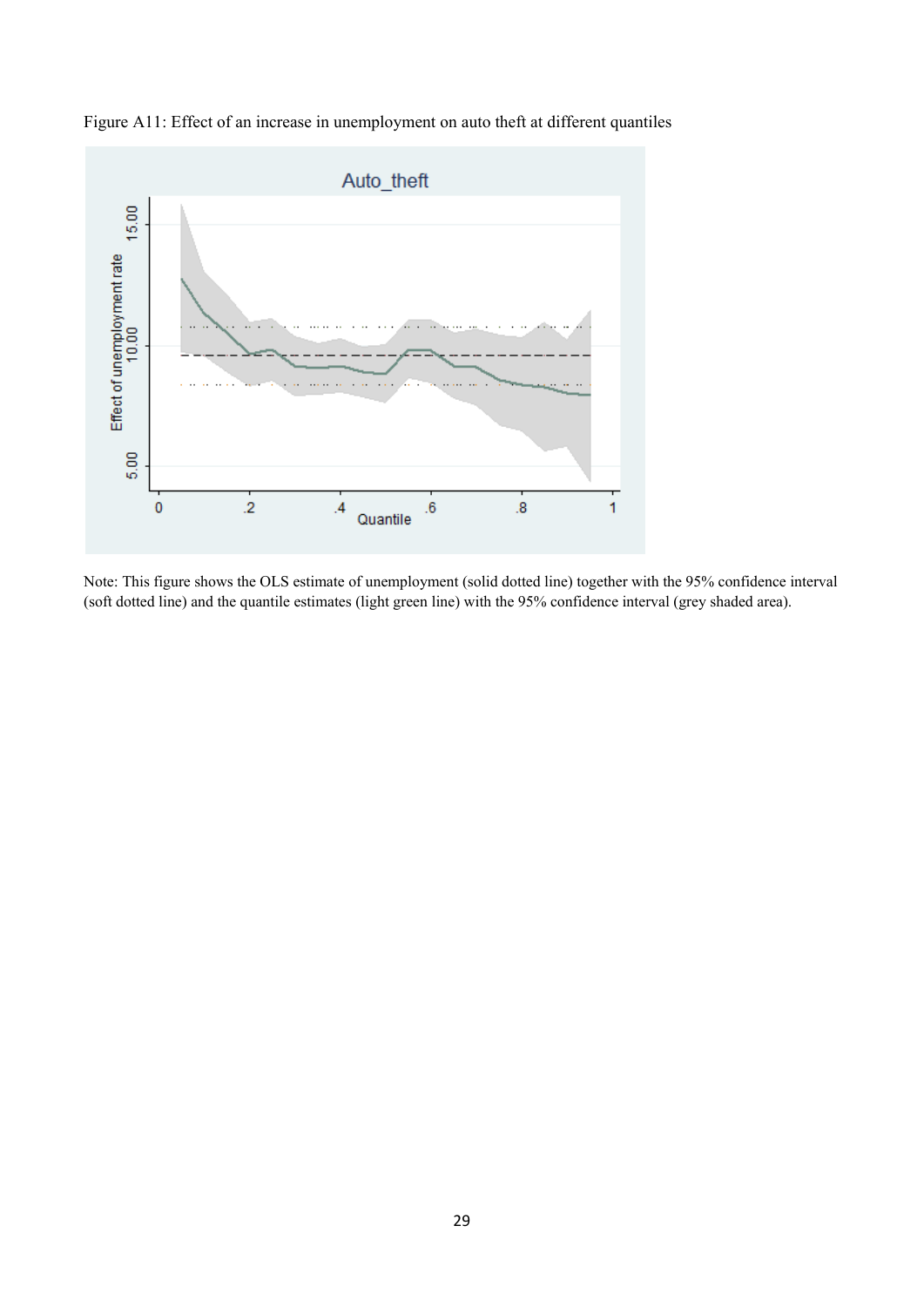#### **References:**

- Albrecht, Hans-Jörg. 1997. "Ethnic Minorities, Crime, and Criminal Justice in Germany." Crime and Justice, 21: 31-99.
- Bandyopadhyay, Siddhartha, Samrat Bhattacharya and Rudra Sensarma. 2011. An Analysis of the Factors Determining Crime in England and Wales: A Quantile Regression Approach, University of Birmingham, Discussion Paper No 11-12.
- Becker, Gary. 1968. "Crime and Punishment: An Economic Approach." *Journal of Political Economy,* 76(2): 169-217.
- Bundeskriminalamt (Ed.): Polizeiliche Kriminalstatistik (various issues). Wiesbaden, Germany. Website: http://www.bka.de/DE/Publikationen/PolizeilicheKriminalstatistik/pks\_\_node.html.
- Cantor, David, and Kenneth C. Land. 1985. "Unemployment and Crime Rates in the Post-World War II United States: A Theoretical and Empirical Analysis." *American Sociological Review,* 50(3): 317-332.
- Chernozhukov, Victor, and Christian Hansen. 2008. "Instrumental variable quantile regression: A robust inference approach." *Journal of Econometrics,* 142(1): 379-398.
- Edmark, Karin. 2005. "Unemployment and Crime: Is there a Connection?" *Scandinavian Journal of Economics,* 107(2): 353-373.
- Ehrlich, Isaac. 1996. "Crime, Punishment, and the Market of Offenses." *Journal of Economic Perspectives,*  $10(1)$ : 43-67.
- Entorf, Horst, and Hannes Spengler. 2000. "Socioeconomic and Demographic Factors of Crime in Germany: Evidence from Panel Data of the German States." *International Review of Law and Economics,* 20(1): 75-106.
- Entorf, Horst, and Hannes Spengler. 2002. "Crime in Europe." Heidelberg and N.Y.: Springer Verlag.
- Freeman, Richard B. 1996. "Why Do So Many Young American Men Commit Crimes and What Can We Do About It?" *The Journal of Economic Perspectives,* 10(1): 25-42.
- Farrington, David P. 1986. "Age and Crime." *Crime and Justice,* 7: 189-250.
- Funk, P. 2004. "On the Effective Use of Stigma as a Crime-deterrent'' *European Economic Review*, 48, 715- 728
- Glaeser, Edward L., and Bruce Sacerdote. 1999. "Why Is There More Crime in Cities?" *Journal of Political Economy,* 107(6): 225-258.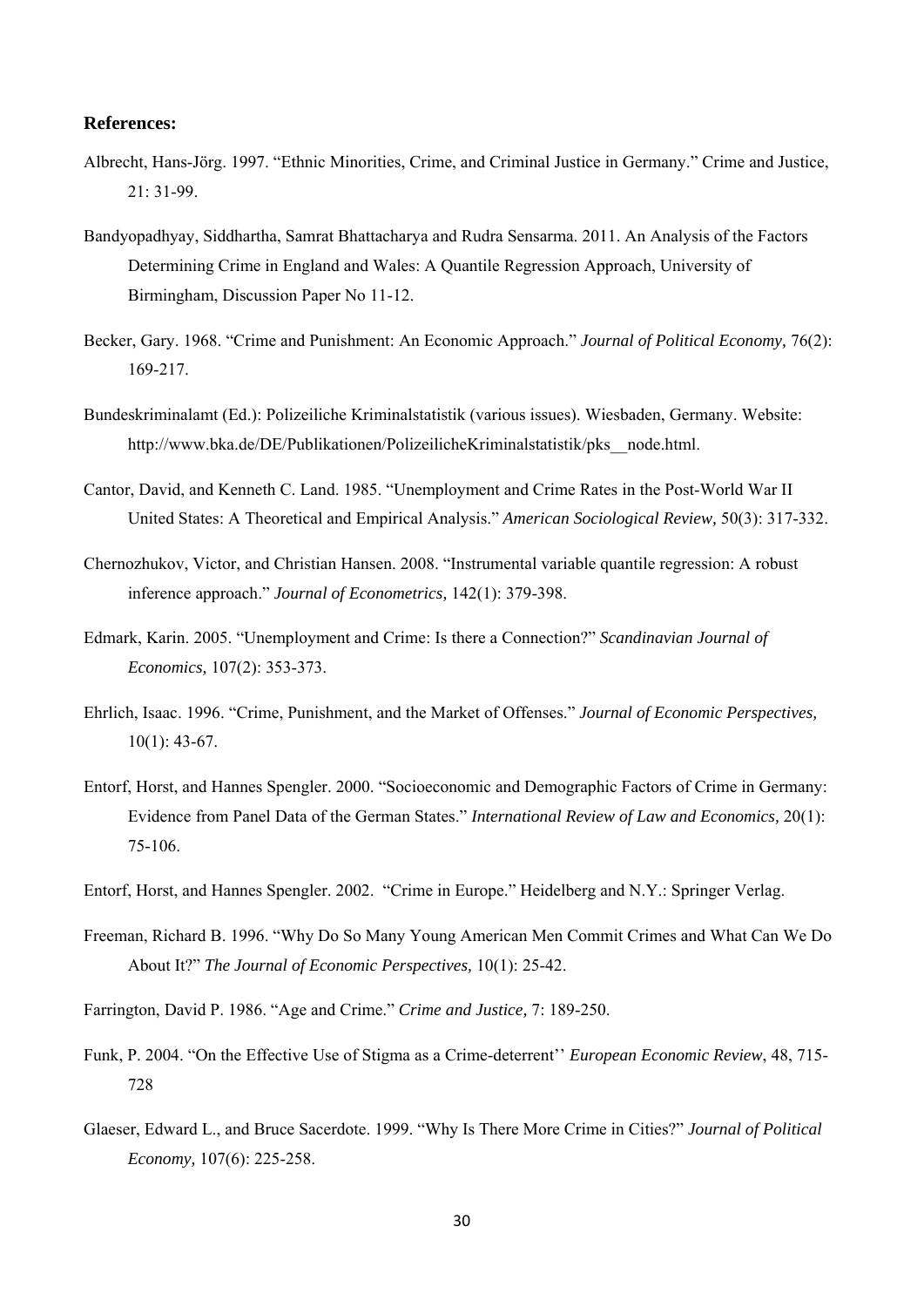Grogger, Jeff. 1998. "Market Wages and Youth Crime." *Journal of Labor Economics,* 16(4): 756-791.

- Gould, Eric, Bruce Weinberg, and David Mustard. 2002. "Crime Rate and Local Labor Market Opportunities in the U.S.: 1979-1997." *Review of Economics and Statistics,* 84(1): 45-61.
- Harding, Matthew, and Carlos Lamarche. 2009. "A quantile regression approach for estimating panel data models using instrumental variables." *Economics Letters,* 104(3): 133-135.
- Koenker, Roger, and Kevin F. Hallock. 2001. "Quantile Regression." *The Journal of Economic Perspectives,* 15(4): 143-156.
- Koenker, Roger. 2004. "Quantile regression for longitudinal data." *Journal of Multivariate Analysis,* 91(1): 74-89.
- Lastauskas, Povilas, and Eirini Tatsi. 2013. "Spatial Nexus in Crime and Unemployment at the Dawn of Crisis: Evidence from Germany." Cambridge Working Papers in Economics 1359, Faculty of Economics, University of Cambridge.
- Levitt, Steven D. 1997. "Using Electoral Cycles in Police Hiring to Estimate the Effect of Police on Crime." *The American Economic Review,* 87(3): 270-290.
- Levitt, Steven D. 1999. "The Limited Role of Changing Age Structure in Explaining Aggregate Crime Rates." *Criminology,* 37(3): 581-597.
- Levitt, Steven D. 2001. "Alternative Strategies for Identifying the Link between Unemployment and Crime." *Journal of Quantitative Criminology,* 17(4): 377-390.
- Levitt, Steven D. 2004. "Understanding Why Crime Fell in the 1990s: Four Factors That Explain the Decline and Six That Do Not." *The Journal of Economic Perspectives,* 18(1): 163-190.
- Lin, Ming-Jen. 2008. "Does Unemployment Increase Crime?" *The Journal of Human Resources,* 43(2): 413- 436.
- Messner, Steven F., Raymond H.C. Teske Jr., Robert D. Baller and Helmut Thome. 2011. "Structural Covariates of Violent Crime Rates in Germany: Exploratory Spatial Analyses of Kreise." *Justice Quarterly*, 30(6), 1015-1041.
- Öster, Anna, and Jonas Agell. 2007. "Crime and Unemployment in Turbulent Times." *Journal of the European Economic Association,* 5(4): 752-775.
- R+V Versicherung-Infocenter. Website: http://www.ruv.de/de/presse/r\_v\_infocenter/studien/aengste-derdeutschen.jsp.